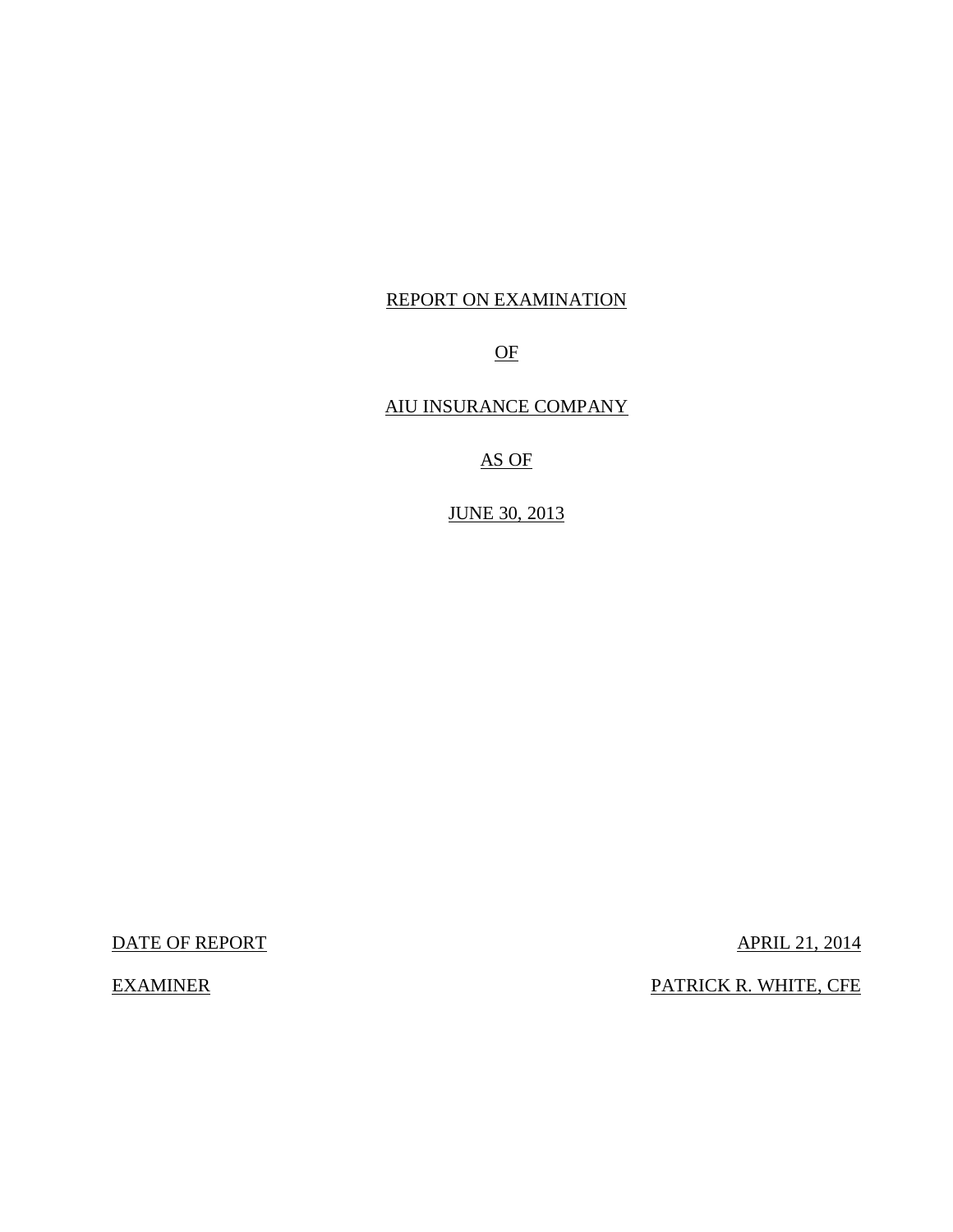## TABLE OF CONTENTS

## ITEM NO. PAGE NO.

| 1. | Scope of examination                                                                                                                                                   | $\overline{2}$         |
|----|------------------------------------------------------------------------------------------------------------------------------------------------------------------------|------------------------|
| 2. | Description of Company                                                                                                                                                 | 3                      |
|    | Management<br>A.<br>Territory and plan of operation<br><b>B.</b><br>Reinsurance<br>$\mathcal{C}_{\cdot}$<br>Holding company system<br>D.<br>Accounts and records<br>Е. | 3<br>5<br>7<br>9<br>13 |
| 3. | <b>Financial Statements</b>                                                                                                                                            | 14                     |
|    | <b>Balance</b> sheet<br>$A_{\cdot}$                                                                                                                                    | 14                     |
| 4. | Losses and loss adjustment expenses                                                                                                                                    | 16                     |
| 5. | Subsequent events                                                                                                                                                      | 16                     |
| 6. | Compliance with prior report on examination                                                                                                                            | 18                     |
| 7. | Summary of comments and recommendations                                                                                                                                | 21                     |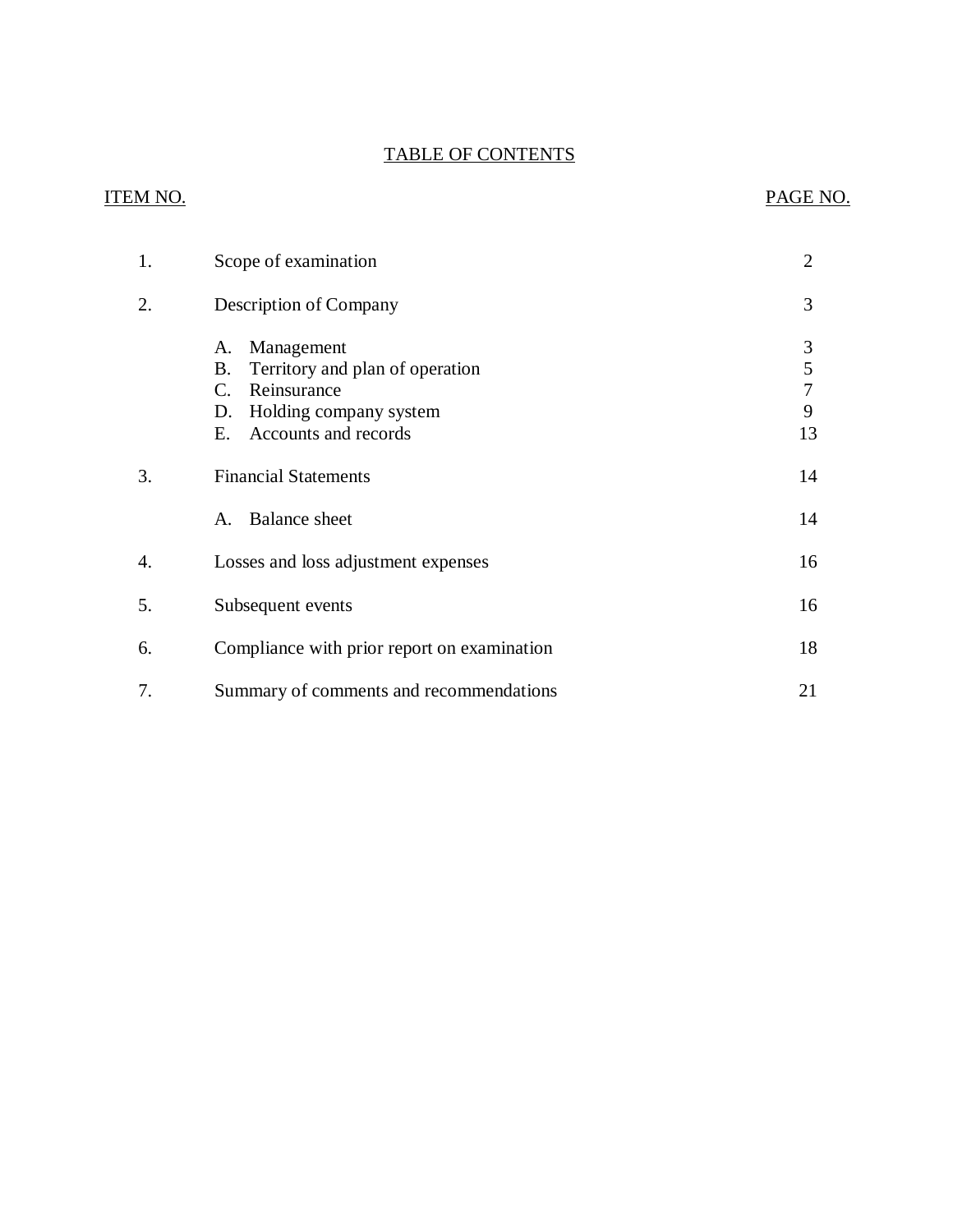

# NEW YORK STATE *DEPARTMENTof*  FINANCIAL SERVICES

Andrew M. Cuomo Governor

Benjamin M. Lawsky Superintendent

April 21, 2014

Honorable Benjamin M. Lawsky Superintendent of Insurance Albany, New York 12257

Sir:

Pursuant to the requirements of the New York Insurance Law, and in compliance with the instructions contained in Appointment Number 31025 dated August 6, 2013 attached hereto, I have made an examination into the condition and affairs of the AIU Insurance Company as of June 30, 2013, and submit the following report thereon.

Wherever the designations the "Company" and "AIU" appear herein without qualifications, they should be understood to indicate the AIU Insurance Company.

Wherever the designation "Japan Branch" appears herein without qualification, it should be understood to indicate the AIU Japan Branch.

Wherever the term "Department" appears herein without qualification, it should be understood to mean the New York State Department of Financial Services.

The examination was conducted both at the Company's office located at 80 Pine Street, New York, New York 10270 and at its Japan Branch's administrative office located at the Kamiyacho MT Building, 4-3-20 Toranomon, Minato-Ku, Tokyo105-0001.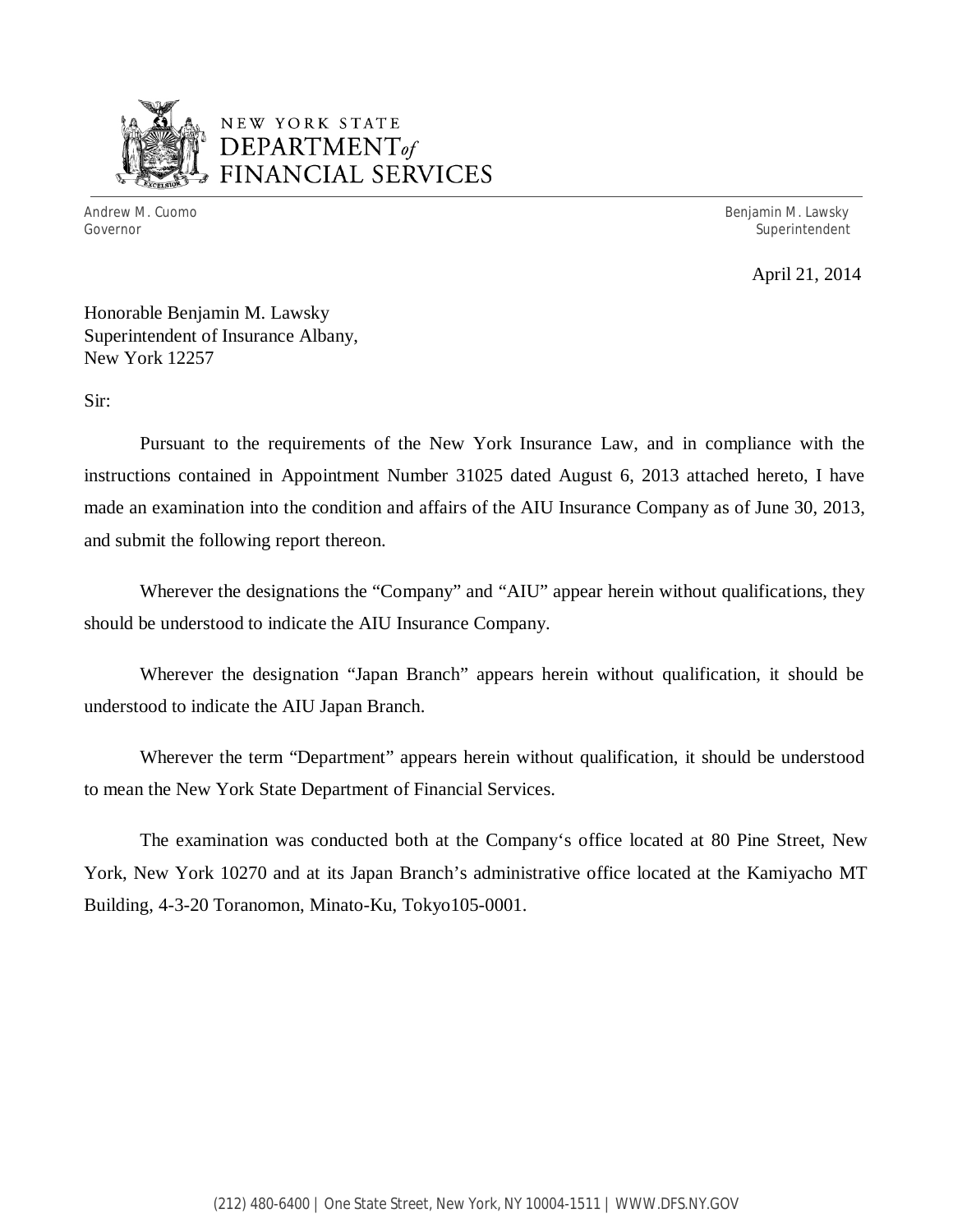#### **1. SCOPE OF EXAMINATION**

<span id="page-3-0"></span>The previous filed examination report for the Company was as of December 31, 2005. This examination covers the seven and one half year period from January 1, 2006 through June 30, 2013. The examination was initially planned to be conducted as of December 31, 2010. Due to the earthquake and tsunami that hit the Japanese coast in 2011, the examination was postponed. The scope of the examination was narrowed due to the AIU Japan branch restructuring in 2013. AIU Japan Branch business was novated to a newly formed Japanese domestic insurer, AIU Insurance Company Ltd ("AIUI"), effective April 1, 2013.

AIU may begin to write other lines of insurance in the U.S. in the future, including workers' compensation. AIU business will be ceded 100% to the AIG Combined Pool starting January 1, 2014. Further details are included under the captions Plan and Territory of Operations, Reinsurance, and Subsequent Events.

The current examination was organized, planned, and conducted based upon the application of the risk surveillance approach in accordance with the guidelines and procedures established in the Financial Condition Examiners Handbook of the National Association of Insurance Commissioners ("NAIC"). To the extent considered appropriate, work performed by the Company's independent public accountants and the Sarbanes Oxley documentation was considered.

This examination report includes a summary of significant findings for the following items as called for in the Handbook:

> Significant subsequent events Company history Corporate records Management and control Fidelity bonds and other insurance Territory and plan of operation Growth of Company Loss experience Reinsurance Accounts and records Statutory deposits Financial statements Summary of recommendations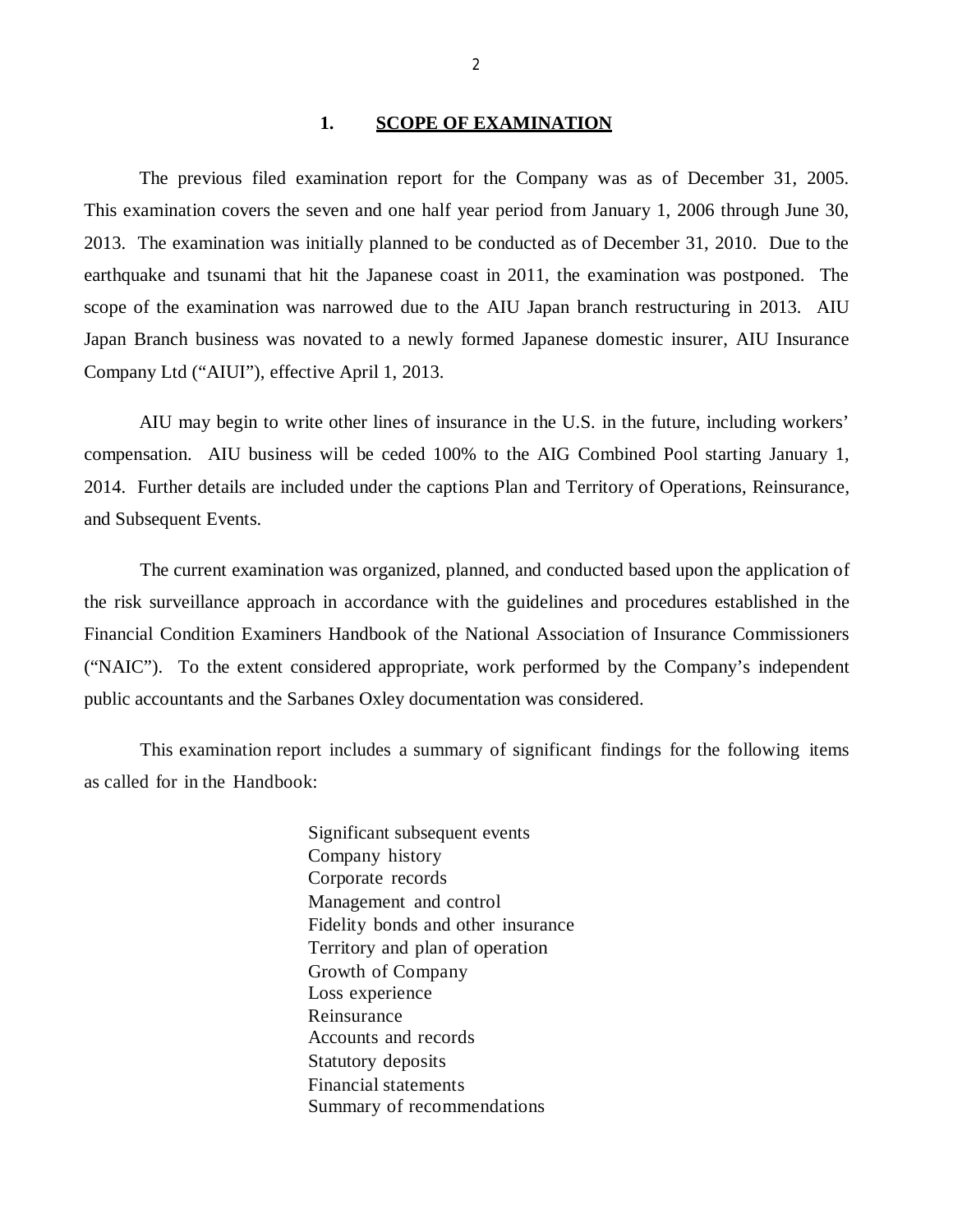<span id="page-4-0"></span>A review was also made to ascertain what action was taken by the Company with regard to comments and recommendations contained in the prior report on examination.

This report on examination is confined to financial statements and comments on those matters which involve departures from laws, regulations or rules, or which are deemed to require an explanation or description.

### **2. DESCRIPTION OF COMPANY**

The Company was formed as Pacific Fire Insurance Company on December 1, 1913. The title was changed to Pacific Insurance Company of New York on May 23, 1957, then to American International Insurance Company on July 23, 1969 and to the present name on November 4, 1976.

On April 1, 2013, the Company effected a transfer of substantially all the assets and liabilities of its Japan branch to AIU Insurance Company, Ltd. ("AIUI"), a Japanese-domiciled insurance company that is 100% owned by AIG Japan Holdings Kabushiki Kaisha in exchange for 1,000 Class A shares of AIUI capital stock ("the AIUI Shares"). Upon being received by the Company, the AIUI shares were dividended to Chartis International, LLC. On April 1, 2013, to facilitate this and future restructuring transactions, the Company effected a quasi-reorganization pursuant to the provisions of Section 4105 of New York Insurance Law. The quasi- reorganization transferred \$400 million from gross paid-in and contributed surplus to unassigned funds. The above transactions were approved by the Company's Board of Directors, the Department and Japan Financial Services Agency.

Common Capital Stock is \$5,627,800 consisting of 200,000 shares of capital stock at a par value of \$28.139 per share. All authorized shares are outstanding. Gross paid in and contributed surplus was \$13,267,260.

#### **A. Management**

Pursuant to the Company's charter and by-laws, management of the Company is vested in a board of directors consisting of not less than seven or more than twenty-one members. At June 30, 2013, the board of directors was comprised of the following seven members: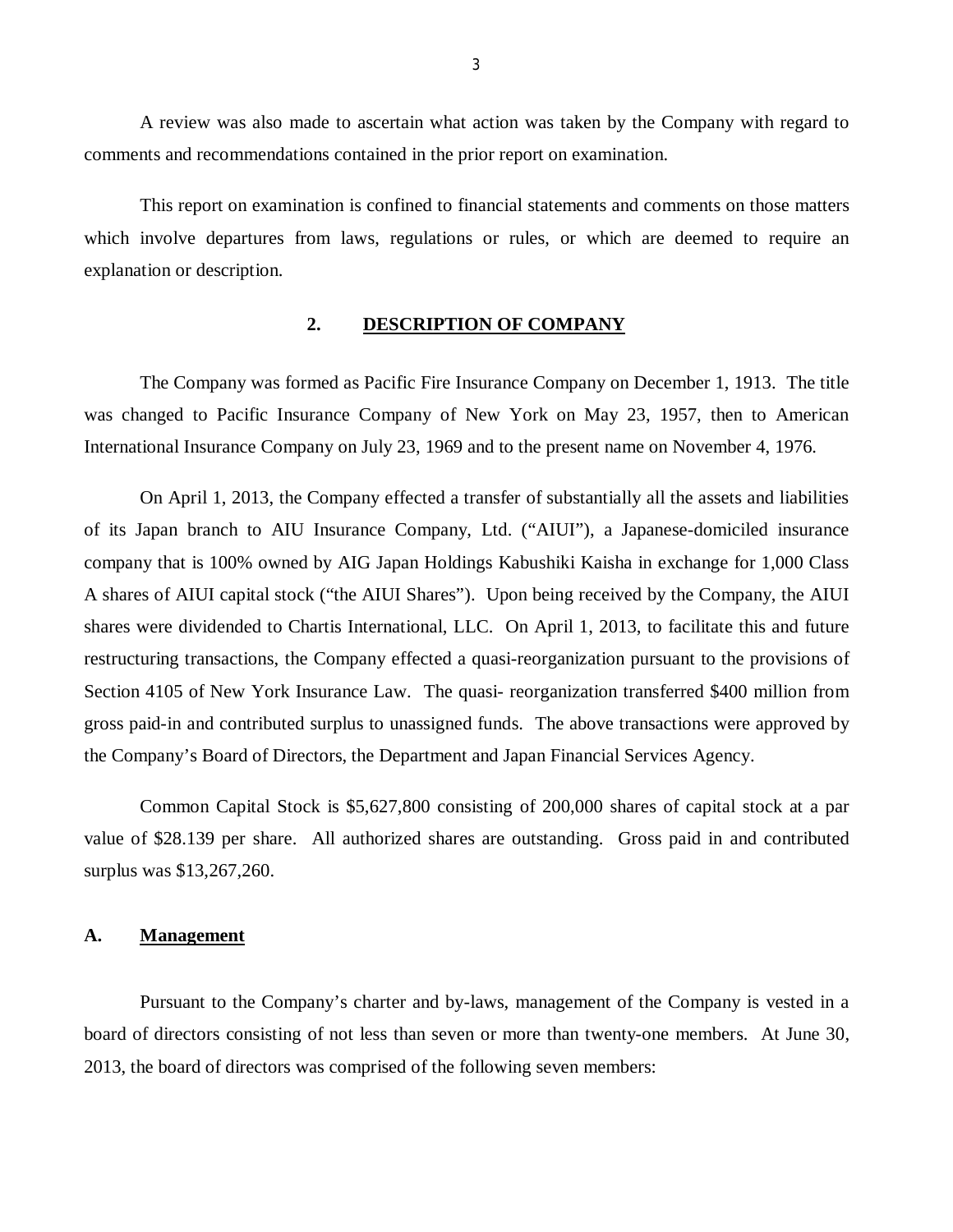Alexander Baugh President, Rumson, NJ Global Casualty

Rye, NY AIG Property Casualty

Siddhartha Sankaran Chief Risk Officer, New York, NY AIG, Inc.

Robert S. H. Schimek CEO and President,

Name and Residence Principal Business Affiliation

James Bracken Chief Financial Officer, New York, NY AIG Property Casualty

John Quinlan Doyle Chief Executive Officer, Rye, NY Global Commercial Insurance, AIG Property Casualty

Peter Douglas Hancock President and Chief Executive Officer,

Richard Hoskins Chief Financial Officer, Glencoe, IL AIG Property Casualty, Americas

Newtown, PA AIG Property Casualty, Americas

A review of the minutes of the board of directors' meetings held during the examination period indicated that the meetings were generally well attended.

As of June 30, 2013, the principal officers of the Company were as follows:

Name Title

Robert Scott Schimek Justin Jerome Walls Caulfield Denis Martin Butkovic

Chairman, CEO and President Treasurer Secretary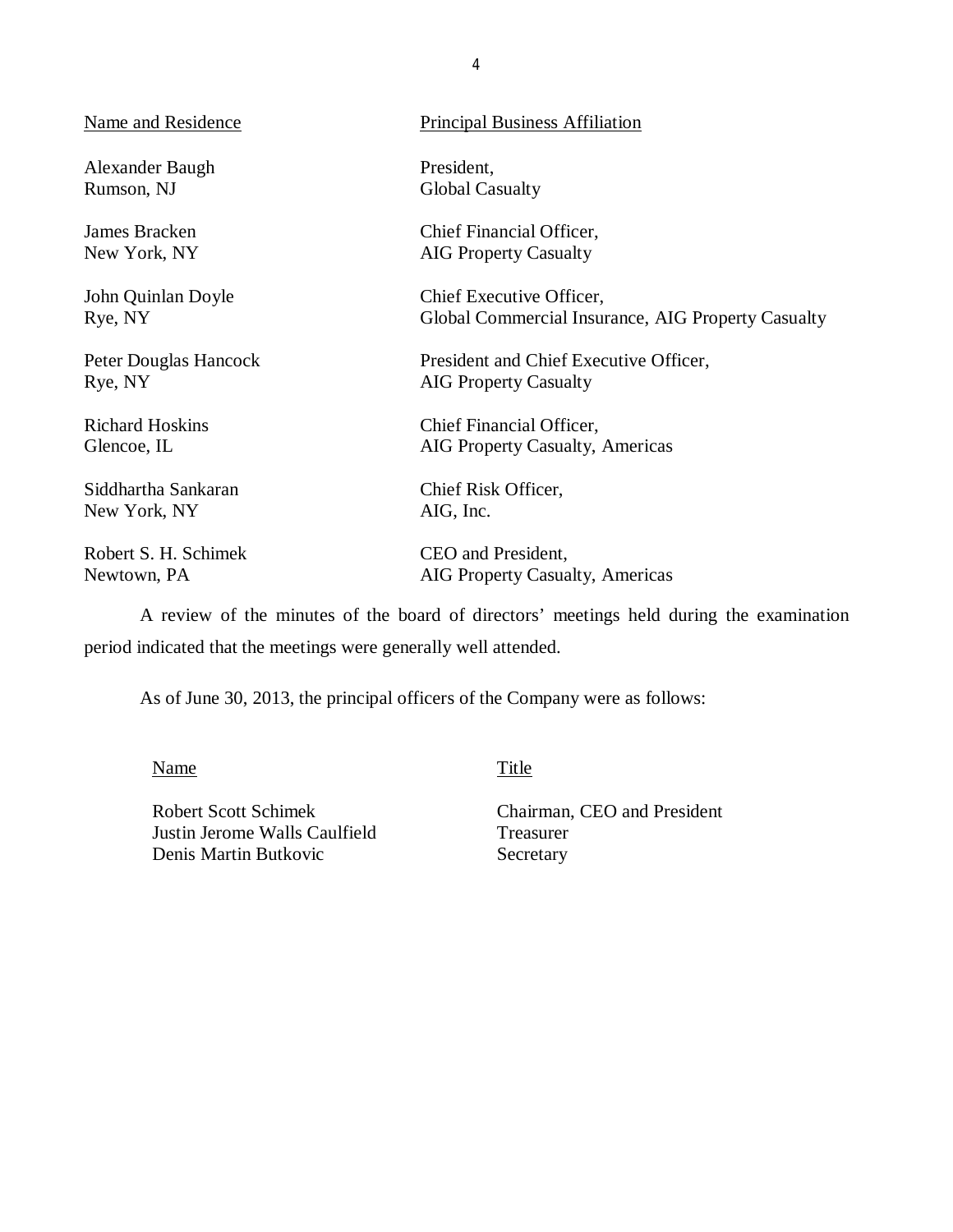## **B. Territory and Plan of Operation**

As of June 30, 2013, the Company was licensed to write business in all states except Hawaii and Wyoming, and the District of Columbia.

As of the examination date, the Company was authorized to transact the kinds of insurance as defined in the following numbered paragraphs of Section 1113(a) of the New York Insurance Law:

| <u>Paragraph</u> | Line of Business                               |
|------------------|------------------------------------------------|
| 3                | Accident and health                            |
| 4                | Fire                                           |
| 5                | Miscellaneous property                         |
| 6                | Water damage                                   |
| 7                | Burglary and theft                             |
| 8                | Glass                                          |
| 9                | Boiler and machinery                           |
| 10               | Elevator                                       |
| 11               | Animal                                         |
| 12               | Collision                                      |
| 13               | Personal injury liability                      |
| 14               | Property damage liability                      |
| 15               | Workers' compensation and employers' liability |
| 16               | Fidelity and surety                            |
| 17               | Credit                                         |
| 19               | Motor vehicle and aircraft physical damage     |
| 20               | Marine and inland marine                       |
| 21               | Marine protection and indemnity                |
| 22               | Residual value                                 |
| 24               | Credit unemployment                            |
| 26               | Gap                                            |
| 27               | Prize indemnification                          |
| 28               | Service contract reimbursement                 |
| 29               | Legal services                                 |

The Company is also authorized to write workers' compensation insurance as may be incident to coverages contemplated under paragraphs 20 and 21 of Section 1113(a) of the New York Insurance Law, including coverages described in the Longshoremen's and Harbor Workers' Compensation Act and the kinds of insurance and reinsurance of every kind or description, except with respect to life insurance, title insurance and contracts for the payment of annuities, as specified in Section 4102(c) of the New York Insurance Law. The Company is authorized to transact business of special risk insurance as defined in Article 63 of the New York Insurance Law.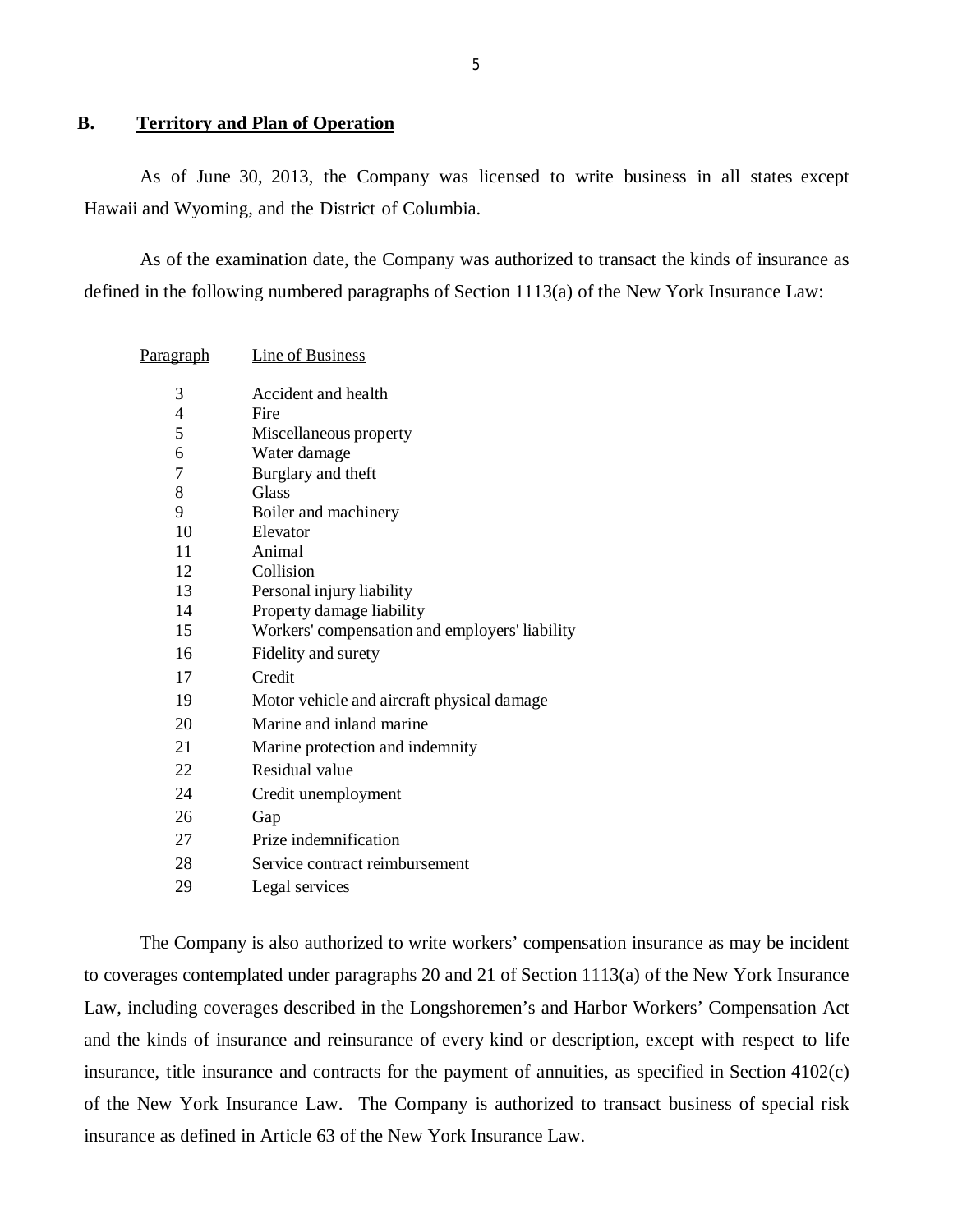Based on the lines of business for which the Company is licensed and the Company's current capital structure, and pursuant to the requirements of Articles 13 and 41 of the New York Insurance Law, the Company is required to maintain a minimum surplus to policyholders in the amount of \$35 million.

The following chart shows the growth of direct premiums written in New York State, the United States, Japan, and in total during the most recent five year and six month period:

|                      | Direct Premiums Written |                 |                   |                       |
|----------------------|-------------------------|-----------------|-------------------|-----------------------|
| Calendar Year        | New York State          | <b>Total US</b> | Total Japan       | <b>Total Premiums</b> |
|                      |                         |                 |                   |                       |
| 2008                 | \$4,309,980             | \$168,833,610   | \$2,601,920,911   | \$2,770,742,249       |
| 2009                 | $$$ (997,859)           | \$97,319,319    | \$2,561,917,009   | \$2,659,236,328       |
| 2010                 | \$3,217,102             | \$28,545,083    | \$2,756,470,312   | \$2,785,015,395       |
| 2011                 | \$10,774,177            | \$10,591,915    | \$3,191,227,190   | \$3,201,824,319       |
| 2012                 | 627,371<br>\$           | 6,929,897<br>S. | \$2,866,519,294   | \$2,873,449,191       |
| Through<br>6/30/2013 | \$1,530,386             | 1,852,191<br>\$ | \$(2,287,793,729) | \$(2,285,941,538)     |

During the period of this examination the Company wrote the majority of its business through its Japanese Branch office in a wide variety of lines of business in Japan. The Company used an agency network system as well as brokers. While Consumer Lines made up a majority of the Company's book of business, the Company did sell Commercial Lines policies to Japanese corporate customers as well.

Effective April 1, 2013 the Company and AIUI entered into a Transfer Agreement which memorializes the terms of the transfer of virtually all of the Company's insurance contracts and reinsurance.

Under the Transfer Agreement, the Company transferred to AIUI substantially all of the assets and liabilities and associated risks and rewards of the Company's business in Japan. In addition, as part of this transaction, the Company has restructured its inter-company reinsurance and exit treaty arrangements (see Reinsurance Section in this Report). According to the Company, the restructuring would:

- Simplify American International Group, lnc.'s ("AIG'') structure in Japan;
- Increase transparency to U.S. and Japanese regulators; and
- Eliminate dual regulation of the Branch by surrender of the Company's Branch license.

Sections 135 through 141 and 210 of the Japan Insurance Business Act provide a statutory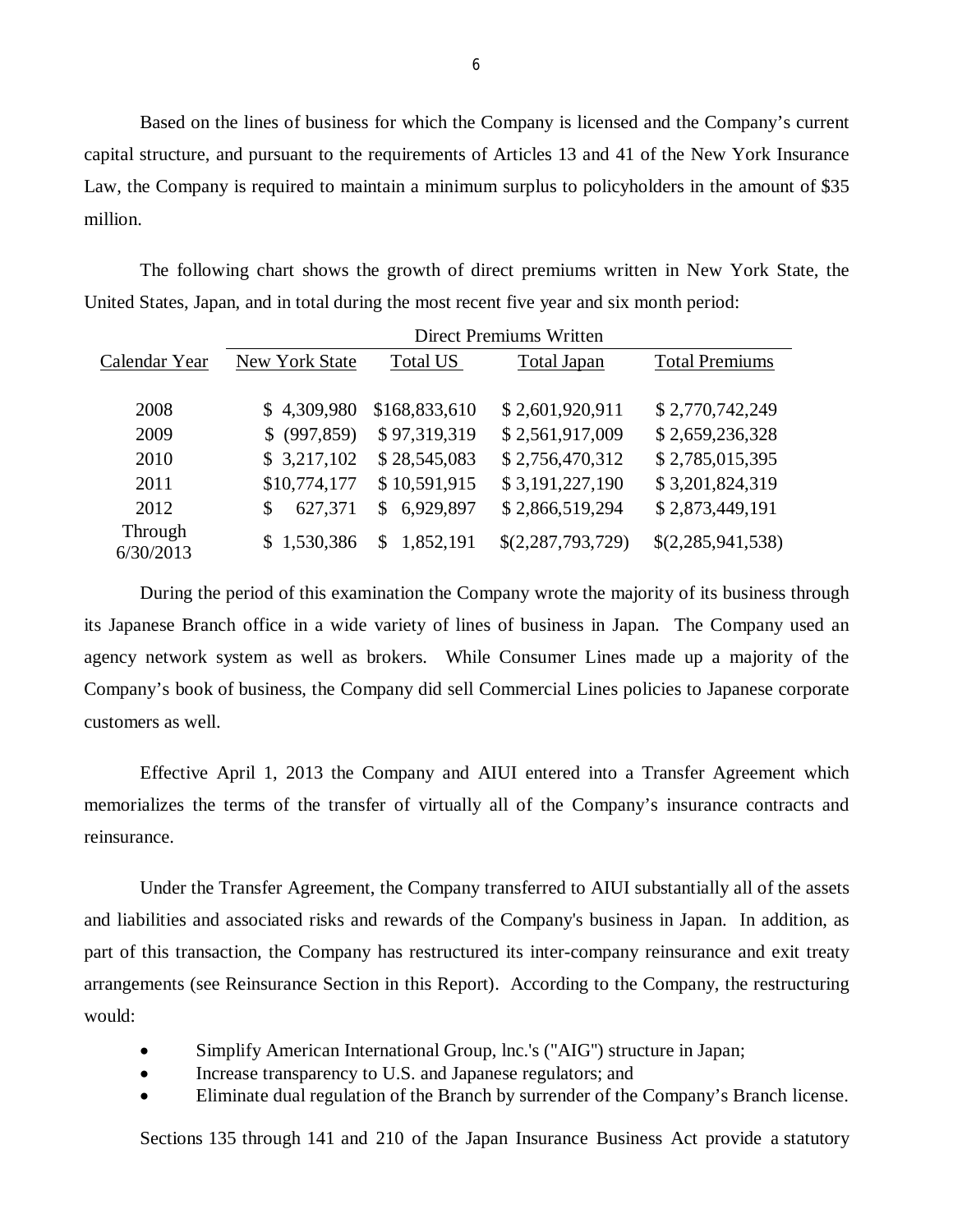<span id="page-8-0"></span>notice procedure to facilitate the transfer of the Branch's in-force insurance policies to AIUI without the need to obtain consent from each policyholder individually. This Act also allows for the transfer of reinsurance contracts assumed by the Branch to AIUI without a novation.

The Company's Japanese Branch has terminated its Japanese insurance business and has surrendered its Japanese insurance license. The transaction was approved by the Department.

After the transfer, the Company continues to write an insignificant amount of insurance business in the United States and assumes some business from its affiliate in Malaysia.

### **C. Reinsurance**

Prior to the transfer of the Company's Japan Branch business, the Company maintained intercompany exit treaties with members and nominees of the American International Overseas Association ("AIOA"). Some of these treaties also included American International Reinsurance Company ("AIRCO"), a Bermuda-domiciled affiliate, as a reinsurer. The Company also ceded business to other affiliated and non-affiliated insurers by treaty and facultative reinsurance agreements. The following transactions were filed and approved by the Department as part of the transfer of the Japan Branch business:

#### A. Novations of Ceded Reinsurance Agreements:

- 1.) Novation of Intercompany Exit Treaties: The Company entered into novation agreements with the AIOA members or nominees, AIRCO, where applicable, and AIUI. The novations changed the ceding party on the reinsurance agreements listed from the Company to AIUI.
- 2.) Novation of Other Ceded Intercompany Treaties with Affiliates: The Company had in place other ceded intercompany treaties with affiliates. These agreements were novated.
- 3.) Novations of Facultative Certificates Placed with Affiliates: The Department, per an agreed upon practice, does not require facultative certificates with affiliates to be filed for nondisapproval. However, the Company had facultative placements with affiliated companies and these arrangements were novated.
- 4.) Facultative Certificates and Treaties Placed with Non-Affiliates: The Company had reinsurance certificates and treaties with unaffiliated reinsurers. These agreements also were novated.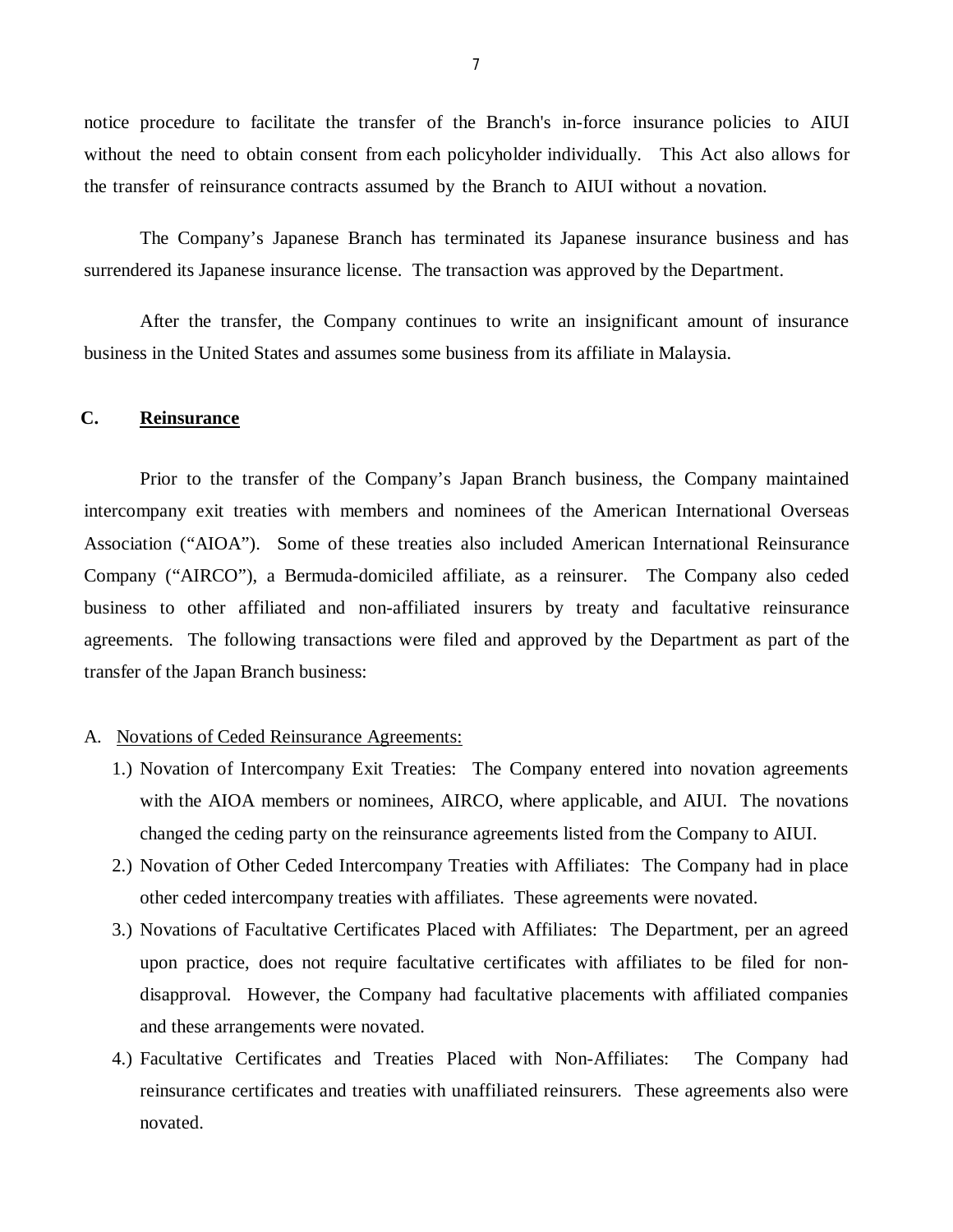### B. Assumed Reinsurance Treaties with Affiliated and Non-Affiliated Companies:

While assumed reinsurance transfers automatically under Japanese Law, the Company sent its unaffiliated cedants written notifications of the change in the identity of the reinsurer from the Company to AIUI to assure that they were made aware of the transfer. The Company's treaties assumed from affiliates in effect as of April 1, 2013 were transferred to AIUI as well.

The following is a summary of the Company's reinsurance program as of June 30, 2013:

### **Ceded:**

#### Direct business written is ceded under two treaties as follows:

- 1.) The Company maintains a 100% Quota Share reinsurance agreement with National Union Fire Insurance Company of Pittsburgh, PA. ("NUFIC"), effective January 1, 2008, for the business written on AIU paper for the AIG Domestic Brokerage Group.
- 2.) The Company maintains a 100% Quota Share reinsurance agreement with AIG Property Casualty Company effective July 1, 2009, whereby it cedes 100% of its Non-Admitted Pool Private Client Group ("PCG") new and renewal business.

These contracts were approved by the Department. Both agreements were commuted effective January 1, 2014, in connection with the Company joining the Combined Pool (further described under the caption "Subsequent Event") and ceding such business to the Combined Pool. These commutation and pooling arrangements also were approved by the Department.

#### Retroceded Business:

Of the business that the Company assumes from AIG General Insurance (Malaysia) Berhad ("AIG Malaysia"), the Company retrocedes a portion to AIOA, which was comprised of three Admitted Pool members: American Home Assurance Company, New Hampshire Insurance Company and NUFIC and American International Overseas Limited (effective December 1, 2013, American International Overseas Limited was removed from AIOA). Some of the business that the Company assumes from AIG Malaysia is not retroceded but is rather retained net subject to pooling as described below.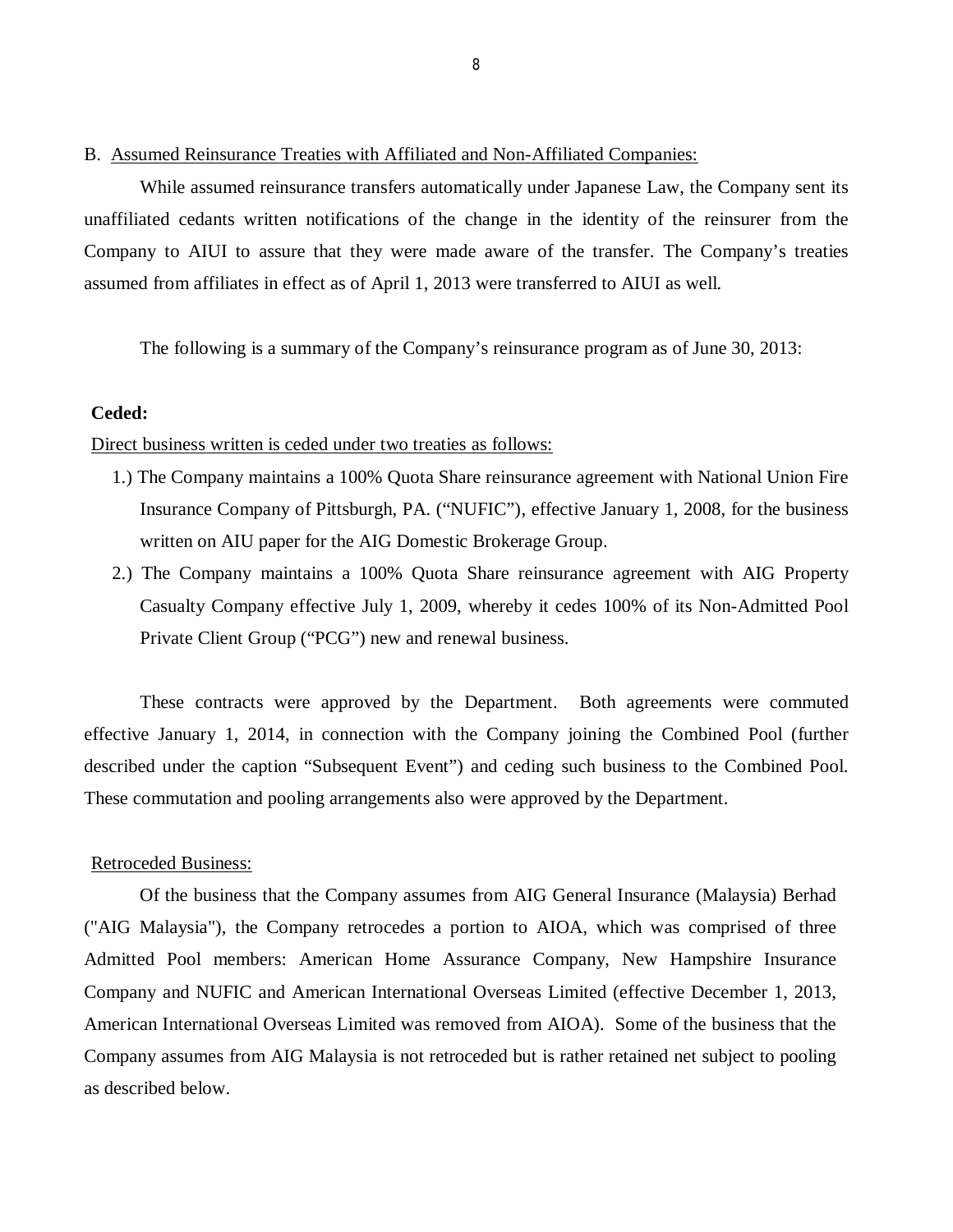#### <span id="page-10-0"></span>Pre-January 1, 2008 Business

Further, in connection with its January 1, 2008 withdrawal from the AIG Property Casualty commercial lines intercompany pooling arrangement, cessions from the Company to the commercial lines pool were run off. This arrangement was also effectively commuted and re-ceded as of January 1, 2014, due to the Company joining the Combined Pool. These contracts were approved by the Department.

#### **Assumed:**

AIG Malaysia writes a diversified portfolio of Malaysian general insurance business. The largest lines of business include Personal Lines and Accident and Health. Additional lines of business include Commercial Property and Casualty, and Financial Lines. AIG Malaysia cedes these lines of business to the Company through a combination of Quota Share and Excess of Loss treaties. The Company then retrocedes a portion of the business to the members of AIOA and retains a net portion (see "Retroceded Business" above).

Effective January 1, 2014, the Company cedes 100% of the remaining net portion of the business it assumes from AIG Malaysia to the Combined Pool (via NUFIC as lead pool member) such that the Company retains no net position with respect to such business.

## **D. Holding Company System**

The Company is a wholly-owned subsidiary of AIG Property Casualty International, LLC ("AIGPCI"). Ownership of the Company was transferred to AIGPCI during 2008. The Company was previously owned by several other AIG affiliates. The Company is the parent of AIG Insurance Company China Limited.

The following is an abridged organizational chart as of June 30, 2013 showing the Company, its subsidiary, and direct ownership by the ultimate parent, American International Group, Inc. (AIG):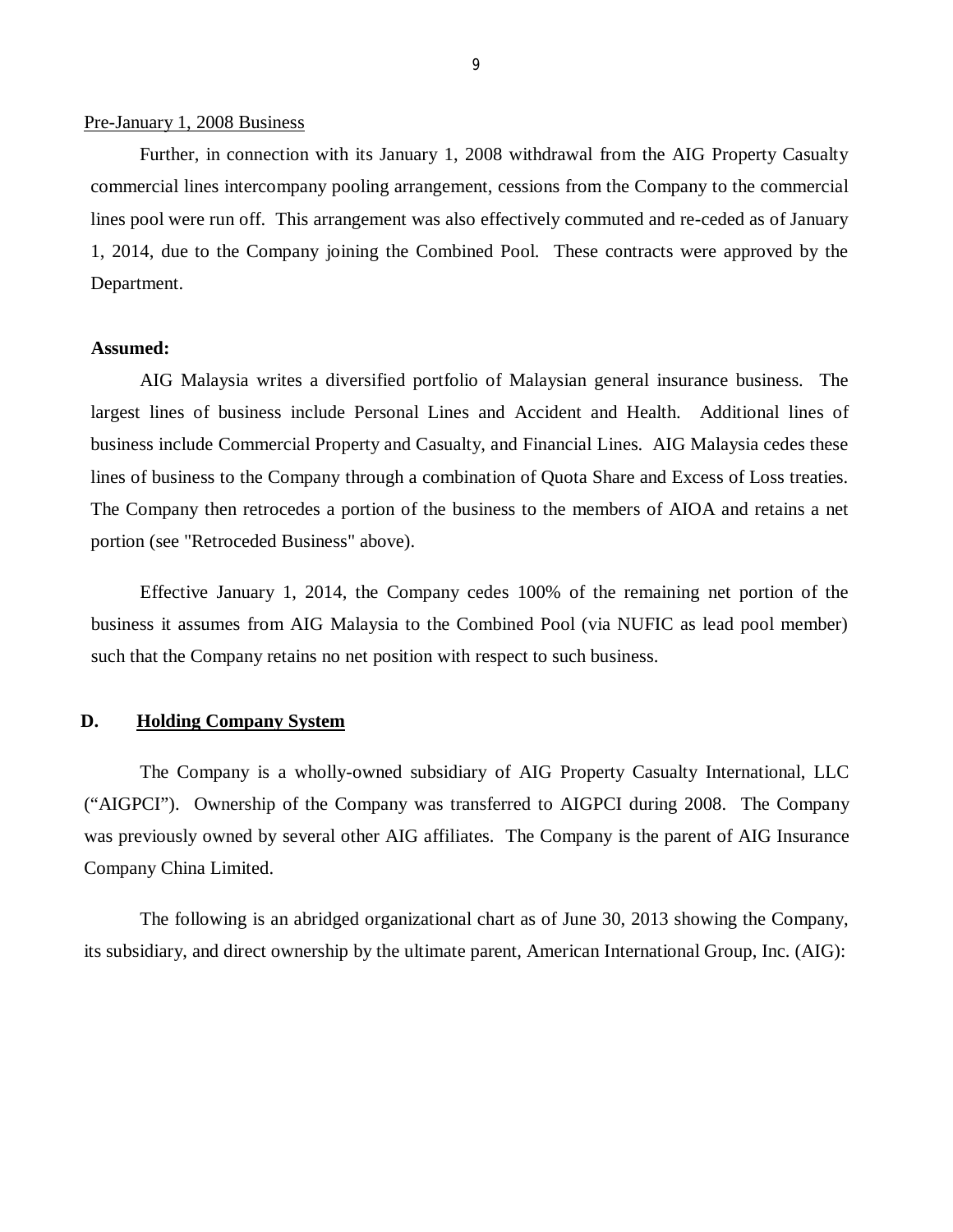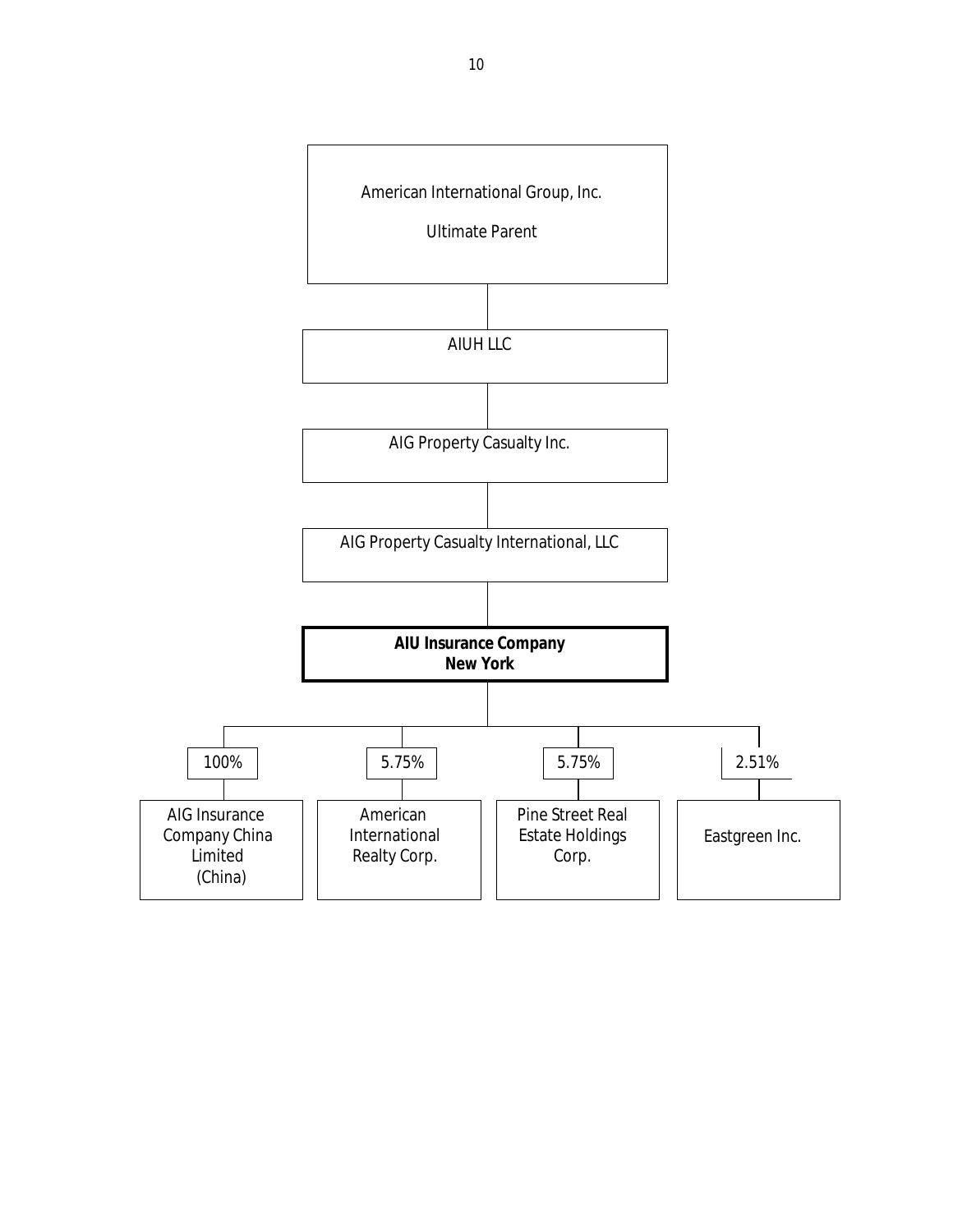At June 30, 2013, the Company was party to the following agreements with other members of its holding company system:

### Service and Expense Sharing Agreement

The Company and other affiliates are party to a Service and Expense Sharing Agreement, as amended, with AIG. Pursuant to the terms of this agreement, AIG and/or any of its affiliates may provide the services and facilities specified in the agreement, at cost, to any named party to the agreement. Services include but are not limited to Law, Investment, EDP, Internal Audit, Actuarial, Claims, Underwriting, Accounting, Tax, and Employee Benefits.

#### Service Agreement

The Company, AIOA and certain of its members and their respective affiliates, subsidiaries and branches are party to an intercompany service agreement to provide services for a fee, which permits the allocation of expenses in order to meet U.S. and worldwide transfer pricing requirements.

#### Capital Maintenance Agreement

The Company, together with the Surplus Lines Pool members and the members of the AIG Property Casualty Admitted Pool (collectively, the Fleet), are parties to a Capital Maintenance Agreement ("AIG CMA") with AIG and AIG Property Casualty Inc. The AIG CMA provides that in the event that the Fleet's Total Adjusted Capital ("TAC") falls below the specified minimum percentage ("SMP") of 325% of the Fleet's Authorized Control Level ("ACL") Risk Based Capital ("RBC"), as estimated by AIG Property Casualty Inc. on a semi-annual basis, AIG will contribute cash, cash equivalents, securities or other acceptable instruments that qualify as admitted assets to the Fleet so that the Fleet's TAC is projected to be equal to or greater than the SMP as of the upcoming year-end. Additionally, each AIG Property Casualty and each Fleet member agreed, subject to approval by their board of directors and, if necessary, their domestic regulator, as applicable, to pay dividends that will be paid to AIG up to an amount equal to the lesser of (i) the amount necessary to reduce the Fleet's ACL RBC to an amount not materially greater than the SMP or (ii) the maximum ordinary dividends permitted by any applicable domiciliary regulator.

The Fleet is also party to a Capital Maintenance Agreement ("AIG PC CMA") with AIG Property Casualty Inc., AIG Property Casualty U.S., Inc. and AIG Property Casualty International, LLC (the "AIG PC entities"). The AIG PC CMA provides that in the event that the Fleet's TAC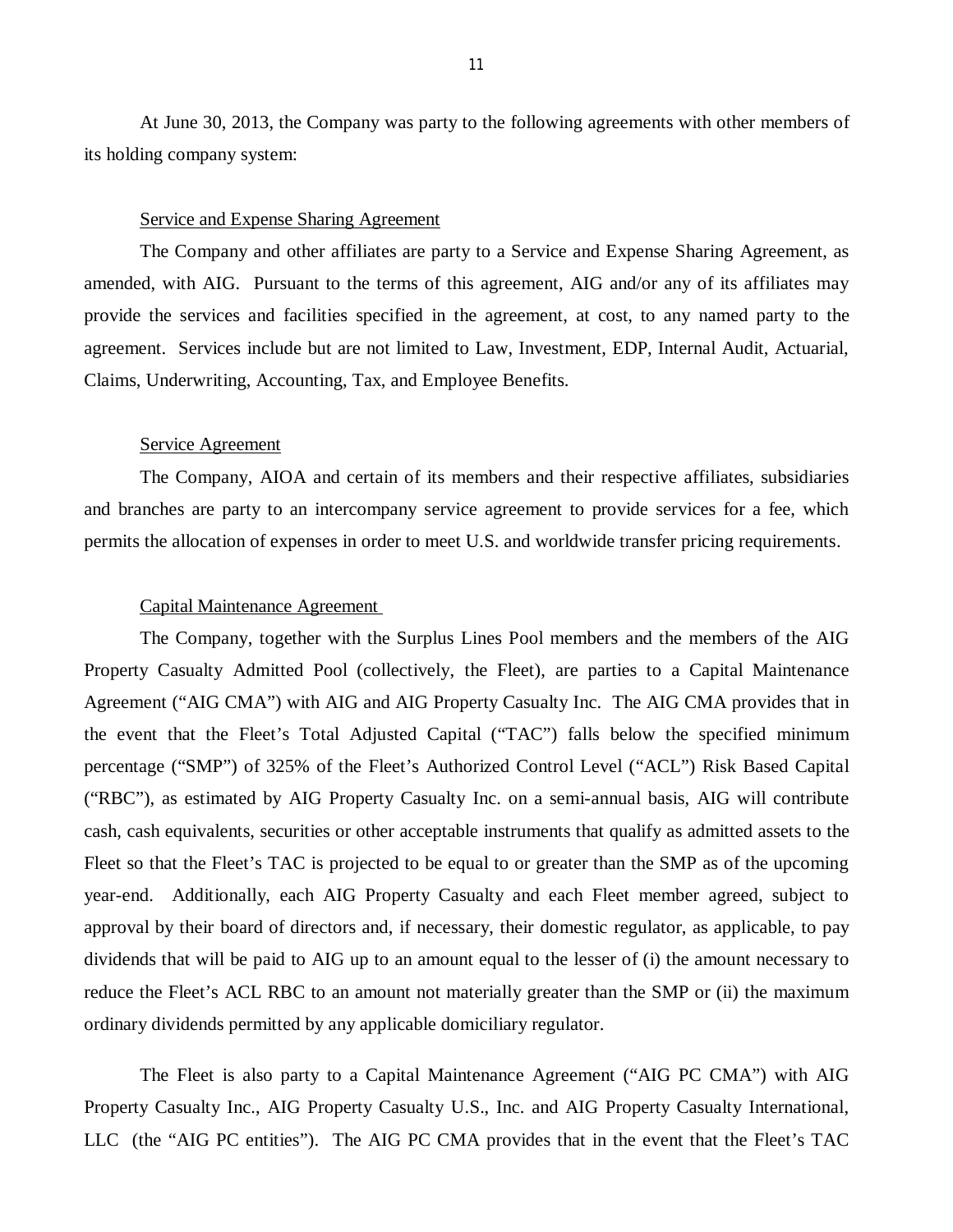exceeds the SMP, while at the same time any Fleet member has a TAC below 275% of such Company's ACL RBC (the "Individual Entity Minimum Percentage"), the AIG PC Entities and each Fleet member agree to make contributions, pay dividends or cause other transactions to occur that would result in each Fleet member's TAC being above the Individual Entity Minimum Percentage. No Fleet member is required to pay any dividend which would trigger the extraordinary dividend provisions of its domiciliary state or that is otherwise prohibited by such state.

#### Investment Advisory Agreement

The Company is a party to an Amended and Restated Investment Advisory Agreement with AIG Asset Management (U.S.), LLC (the "Manager") dated July 1, 2011, pursuant to which the Manager provides investment advisory services for the Company's portfolios.

#### Tax Sharing Agreement

The Company is a party to a tax sharing agreement with AIG, effective for tax years beginning January 1, 2012. Pursuant to this agreement, the Company's separate company tax liabilities are cash settled with AIG.

For tax years beginning January 1, 2010 and January 1, 2011, the Company was a party to a Tax Sharing agreement with AIG Property Casualty Inc., its upstream indirect parent, and was considered to be a part of a tax Subgroup that was formed with AIG Property Casualty Inc., as the Subgroup Parent. AIG Property Casualty Inc. in turn entered into a separate tax sharing agreement with AIG, Inc., the upstream parent company. These agreements provided that AIG would not charge AIG Property Casualty Inc., a greater portion of the consolidated tax liability than would have been paid by the Tax Subgroup if it had filed a separate federal income tax return, and AIG Property Casualty Inc., in turn would not charge the Company a greater portion of the consolidated tax liability than would have been paid by the Company if it had filed a separate federal income tax return. The Company settled inter-company income taxes with AIG Property Casualty Inc., as if the Company was filing its own separate tax return, and any net liability was settled between AIG Property Casualty Inc., and AIG.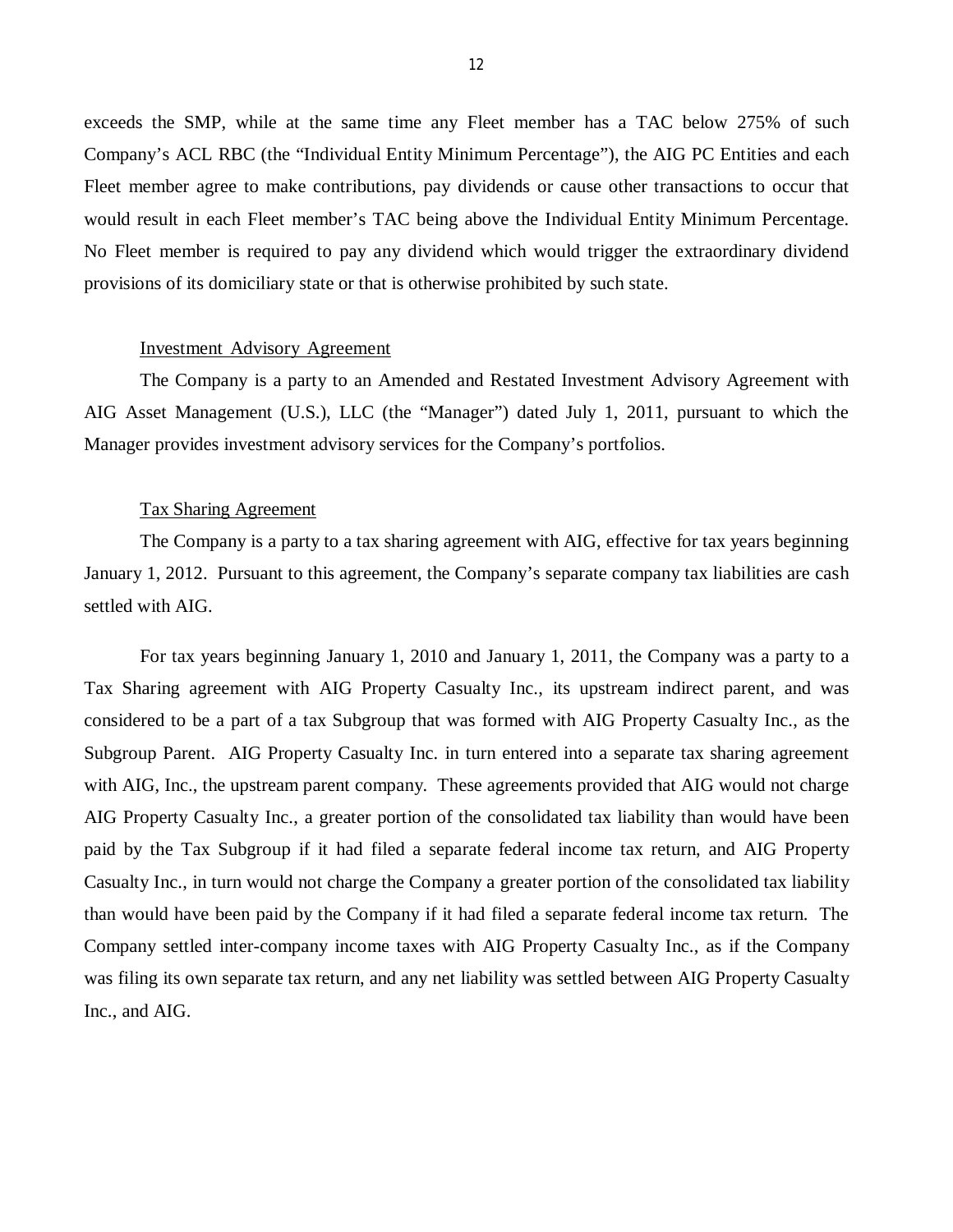#### Guarantee Agreement

<span id="page-14-0"></span>The Company is party to a support agreement whereby it agrees to support the liquidity needs and net worth of its wholly owned subsidiary, AIG Insurance Company China Limited. The Company is also a party to an agreement with AIG whereby AIG has agreed to make any payment under such support agreement in place and instead of the Company.

#### ISDA Agreement

The Company is party to an ISDA Master Agreement with AIG Markets, Inc. which provides the framework for the Company and AIG Markets, Inc. to enter into Over-the-Counter ("OTC") derivative transactions with one another.

#### Claims Service Agreement

The Company is a party to a Claims Services Agreement with Chartis Claims, Inc. (the "Third Party Administrator") to provide claims administration and adjusting services on behalf of the Company.

#### **E. Account and Records**

The accounts and records reviewed included an evaluation of the Company's operational and organizational controls. The areas evaluated included computer systems, accounting systems, organizational structure, and the processing structure. The Company operates in a computerdominated environment. A review of the Company's information system controls was based on the NAIC's Exhibit C, Information Systems Questionnaire ("ISQ").

The results of the review have been provided to the Company, incorporated and relied upon within the examination process where appropriate.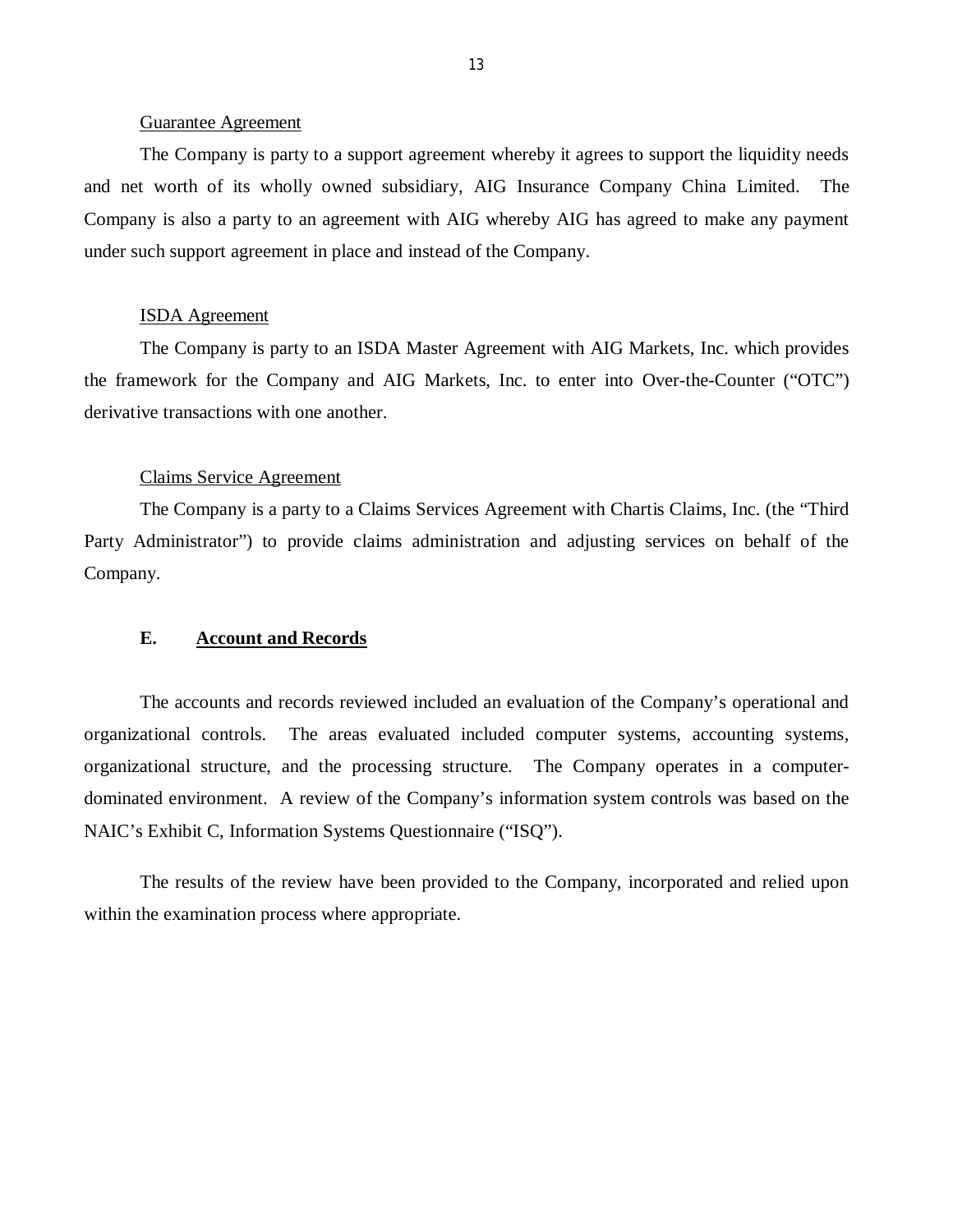## **3. FINANCIAL STATEMENTS**

## **A. Balance Sheet**

The following shows the assets, liabilities and surplus as regards policyholders as of June 30, 2013 as determined by this examination and as reported by the Company:

| Assets                                                                   |               | <b>Assets Not</b> | Net Admitted     |
|--------------------------------------------------------------------------|---------------|-------------------|------------------|
|                                                                          | Assets        | <b>Admitted</b>   | Assets           |
| <b>B</b> onds                                                            | \$123,261,977 | \$<br>$\theta$    | \$123,261,977    |
| Common stocks                                                            | 101,501,410   | 570,935           | 100,930,475      |
| Cash, cash equivalents and short-term investments                        | 49,168,402    | $\theta$          | 49,168,402       |
| Other invested assets                                                    | 20,138        | $\Omega$          | 20,138           |
| Receivable for securities                                                | 100,000       | $\Omega$          | 100,000          |
| Investment income due and accrued                                        | 895,605       | $\theta$          | 895,605          |
| Uncollected premiums and agents' balances in the<br>course of collection | 7,033,892     | $\Omega$          | 7,033,892        |
| Amounts recoverable from reinsurers                                      | 122,016       | $\overline{0}$    | 122,016          |
| Current federal and foreign income tax recoverable                       |               |                   |                  |
| and interest thereon                                                     | 9,736,107     | 9,736,107         | $\Omega$         |
| Receivables from parent, subsidiaries and affiliates                     | 4,739,370     | 309,615           | 4,429,755        |
| <b>Other Assets</b>                                                      | 2,145,147     | 2,145,147         | $\boldsymbol{0}$ |
| Totals                                                                   | \$298,724,065 | \$12,761,804      | \$285,962,261    |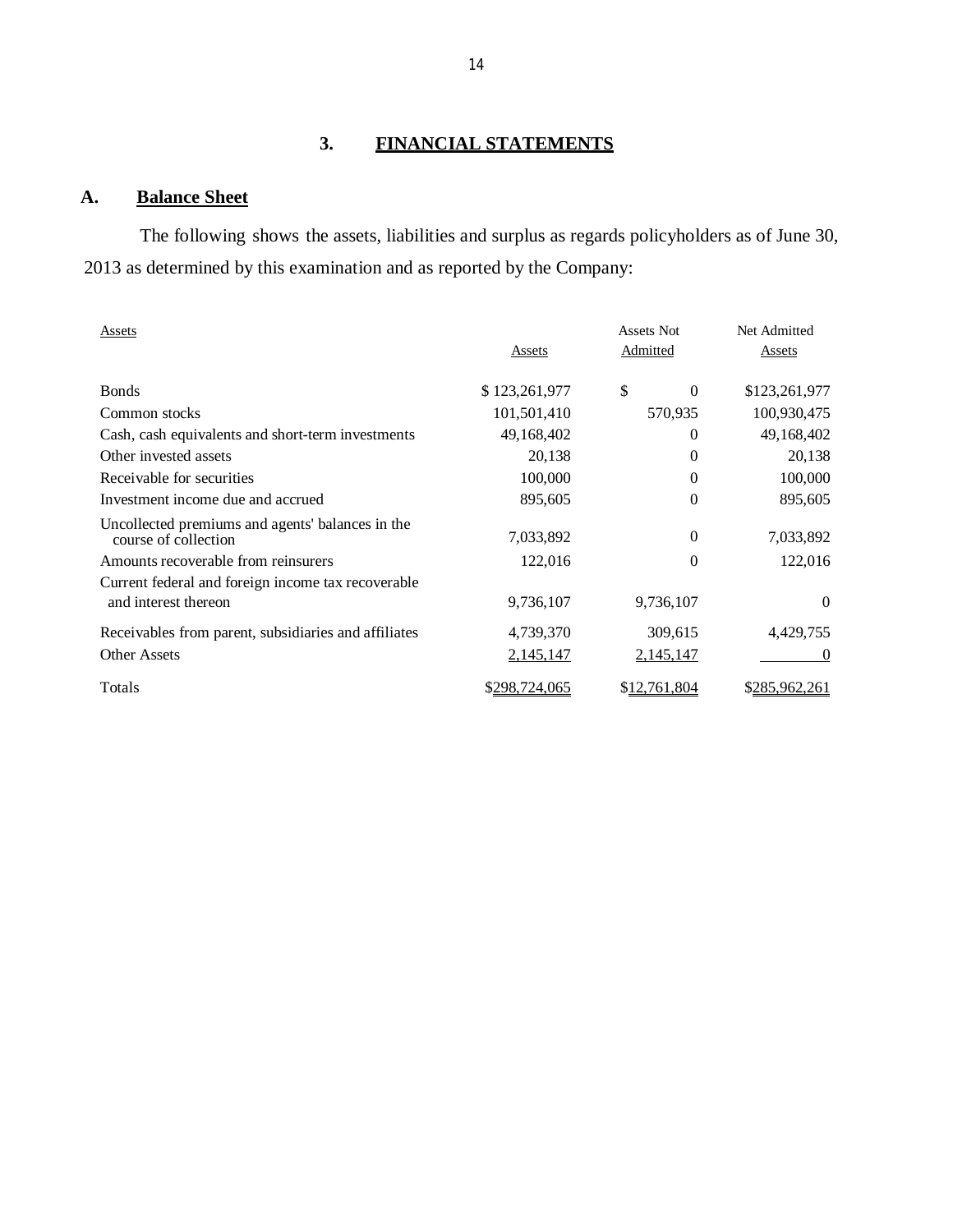#### Liabilities, surplus and other funds

| Losses and loss adjustment expenses                             | \$29,437,750    |
|-----------------------------------------------------------------|-----------------|
| Reinsurance payable on paid losses and loss adjustment expenses | 689,914         |
| Taxes, licenses and fees                                        | 3,415,086       |
| Current federal and foreign income taxes                        | 401,308         |
| Unearned premiums                                               | 6,522,770       |
| Ceded reinsurance premiums payable                              | 10,586,889      |
| Provision for reinsurance                                       | 5,833,554       |
| Payable to parent, subsidiaries and affiliates                  | 18,989,096      |
| Other liabilities                                               | 1,192,964       |
| <b>Total liabilities</b>                                        | \$77,069,331    |
|                                                                 |                 |
| Common capital stock                                            | \$<br>5,627,800 |
| Gross paid in and contributed surplus                           | 13,267,260      |
| Unassigned funds (surplus)                                      | 189,997,870     |
| Surplus as regards policyholders                                | \$208,892,930   |
| Totals                                                          | \$285,962,261   |

#### **Note 1**:

The Internal Revenue Service has completed its audits of the AIG's consolidated Federal Income Tax returns through tax year 2000. All material adjustments, if any, made subsequent to the date of examination and arising from said audits, are reflected in the financial statements included in this report. Audits covering tax years 2000 through 2006 are currently under examination. The Internal Revenue Service has not yet begun to audit tax returns covering tax years 2007 through 2012. The examiner is unaware of any potential exposure of the Company to any tax assessment and no liability has been established herein relative to such contingency.

#### **Note 2**:

Gross paid in and contributed surplus was changed from \$155 million as of December 31, 2005 to \$13 million as of June 30, 2013 due to numerous restructuring transactions for the branch business with the largest adjustment associated with April, 2013 novation of Japan Branch business of \$400 million.

#### B. Statement of Income

Surplus as regards policyholders decreased \$829,247,095 during the seven-year and six month examination period January 1, 2006 through June 30, 2013. The decrease was due to the significant restructuring transactions, which took place in April, 2013. The results of operations during the examination period are not relevant to the current operations of the Company; therefore, an income statement is not included herein.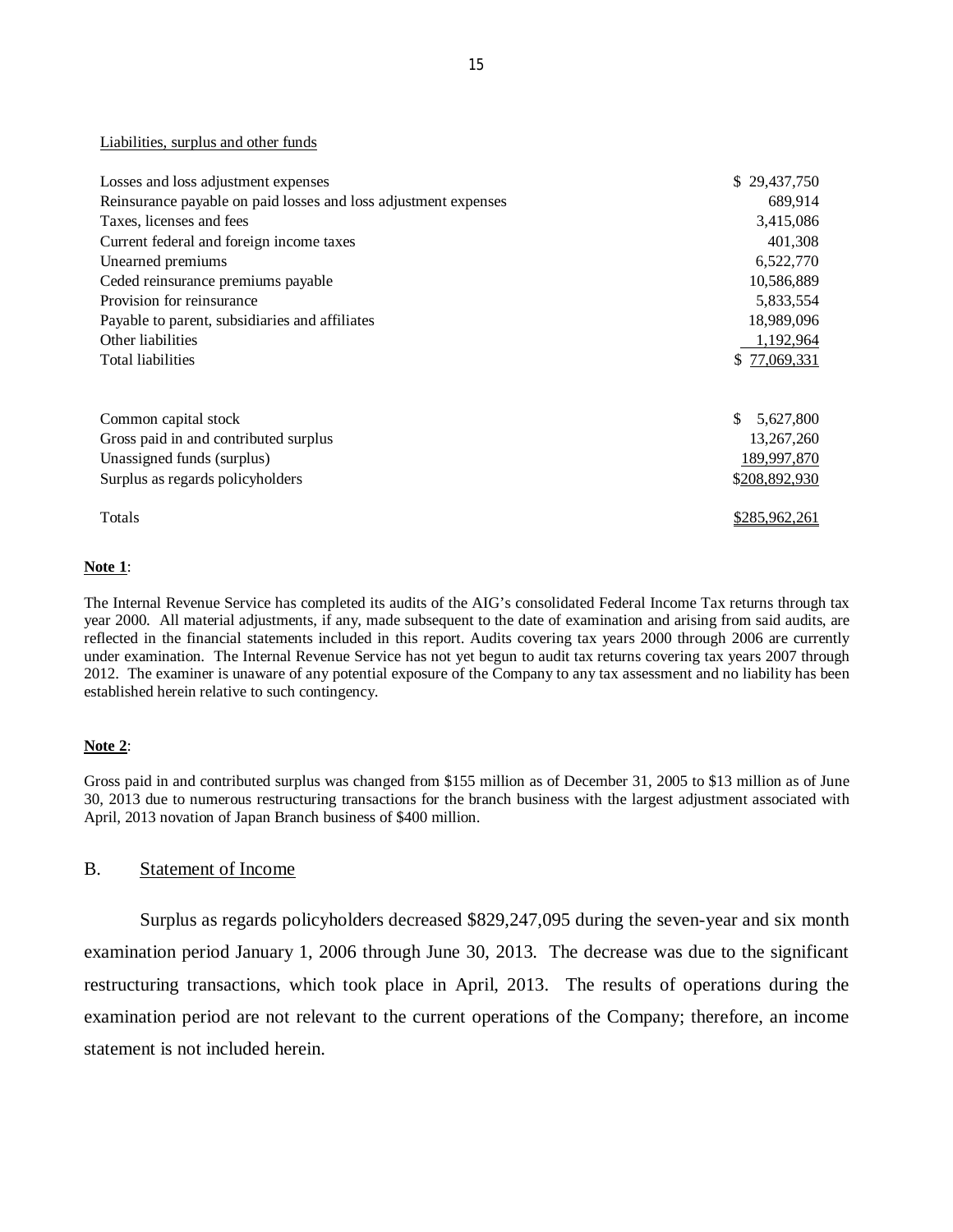#### **4. LOSSES AND LOSS ADJUSTMENT EXPENSES**

<span id="page-17-0"></span>The examination liability for the captioned items of \$29,437,750 is the same as reported by the Company as of June 30, 2013. The examination analysis of the Loss and loss adjustment expense reserves was conducted in accordance with generally accepted actuarial principles and statutory accounting principles, including the NAIC Accounting Practices & Procedures Manual, Statement of Statutory Accounting Principle No. 55 ("SSAP No. 55").

While the Statement of Actuarial Opinion states that the Appointed Actuary reconciled the data to Schedule P - Part 1, no reconciliation exhibit is included in the Actuarial Report. In accordance with the NAIC Instructions to the Annual Statement, we recommend that the Actuarial Report underlying the Statement of Actuarial Opinion contain both narrative and technical components in sufficient detail to clearly explain how all the memos and exhibits tie together, as well as including an exhibit that reconciles and maps the data used by the Actuary to the Annual Statement Schedule P line of business reporting.

#### 5. **SUBSEQUENT EVENTS**

On November 4, 2013, AIG filed with the Department a request to consolidate its Admitted Lines Pool (defined below) and Surplus Lines Pool (defined below) effective January 1, 2014 ("Consolidation"). The Department issued a non-disapproval of the transaction on December 13, 2013.

Prior to the Consolidation, AIG Property Casualty Inc. ("AIGPC") operated two insurance pools in the United States. One pool was made up of U.S. insurance companies that wrote in the admitted market (the "Admitted Lines Pool"). The operations of the Admitted Lines Pool were governed by the Amended and Restated Inter-Company Pooling Agreement effective as of October 1, 2011. The second pool was made up of U.S. insurance companies that wrote in the excess or surplus lines market (the "Surplus Lines Pool"). The operations of the Surplus Lines Pool were governed by the Amended and Restated Inter-Company Pooling Agreement effective as of January 1, 2010, as amended.

Under the Consolidation, the AIGPC Insurers entered into a new Intercompany Pooling Agreement (the "Combined Agreement") effective January 1, 2014. The Combined Agreement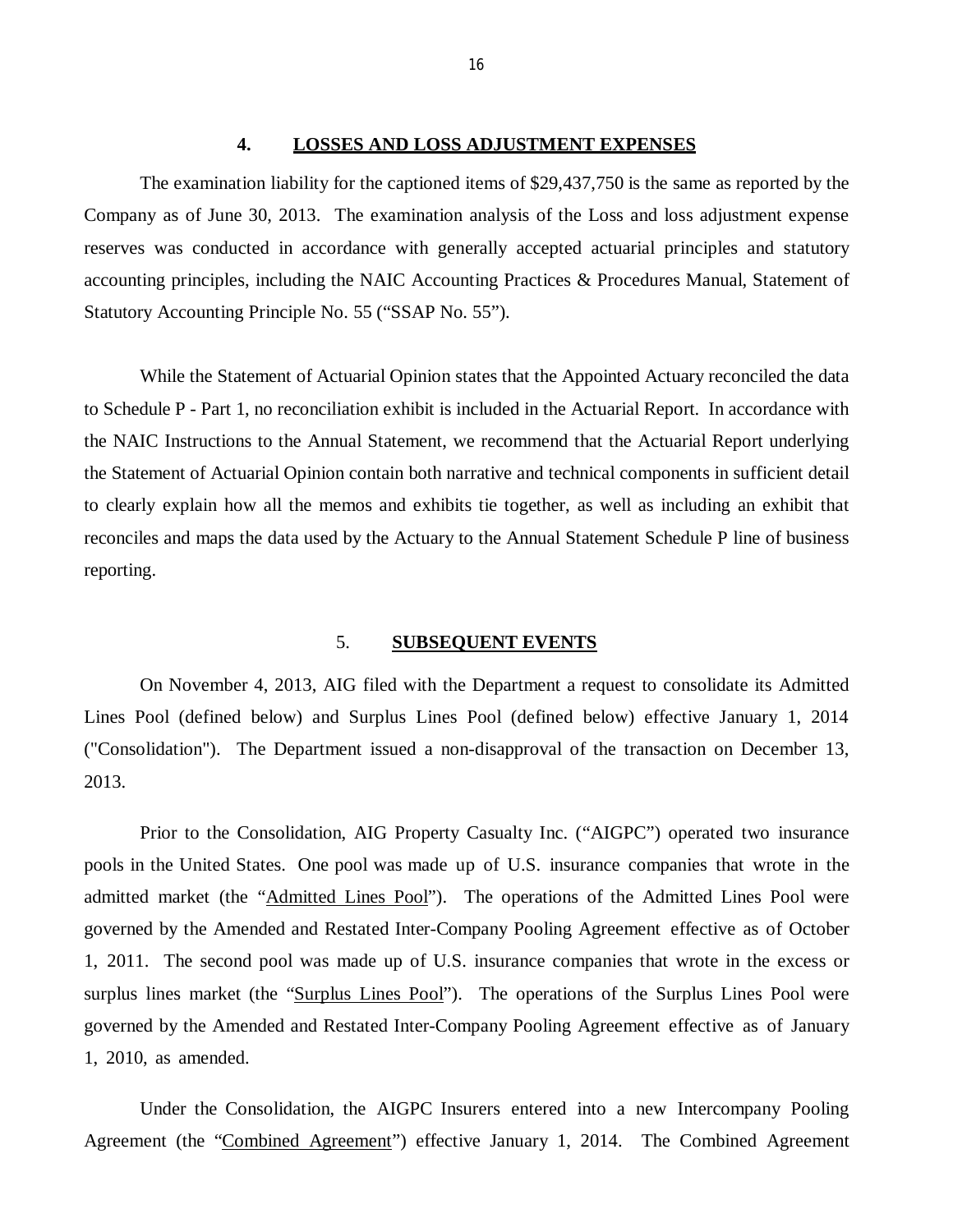supersedes both the Admitted Lines Pool and Surplus Lines Pool agreements. The new pool (the "Combined Pool") consists of the former members of the Admitted Lines Pool, the former members of the Surplus Lines Pool and AIU Insurance Company.

The parties to the Combined Agreement, and their respective participating percentages in pooled business, are as follows:

| Company                                            | Domicile  | Participation |
|----------------------------------------------------|-----------|---------------|
| National Union Fire Insurance Company              | <b>PA</b> | 30%           |
| American Home Assurance Company                    | <b>NY</b> | 30%           |
| Lexington Insurance Company                        | DE        | 30%           |
| Commerce and Industry Insurance Company            | NY        | 5%            |
| <b>AIG Property Casualty Company</b>               | <b>PA</b> | 5%            |
| New Hampshire Insurance Company                    | <b>PA</b> | 0%            |
| The Insurance Company of the State of Pennsylvania | <b>PA</b> | 0%            |
| AIG Specialty Insurance Company                    | П.        | $0\%$         |
| <b>AIU</b> Insurance Company                       | <b>NY</b> | $0\%$         |
| <b>AIG Assurance Company</b>                       | <b>PA</b> | $0\%$         |
| Granite State Insurance Company                    | <b>PA</b> | $0\%$         |
| Illinois National Insurance Company                | П.        | 0%            |

As a result, the Company cedes 100% of its business to the Combined Pool and retains no net position effective January 1, 2014.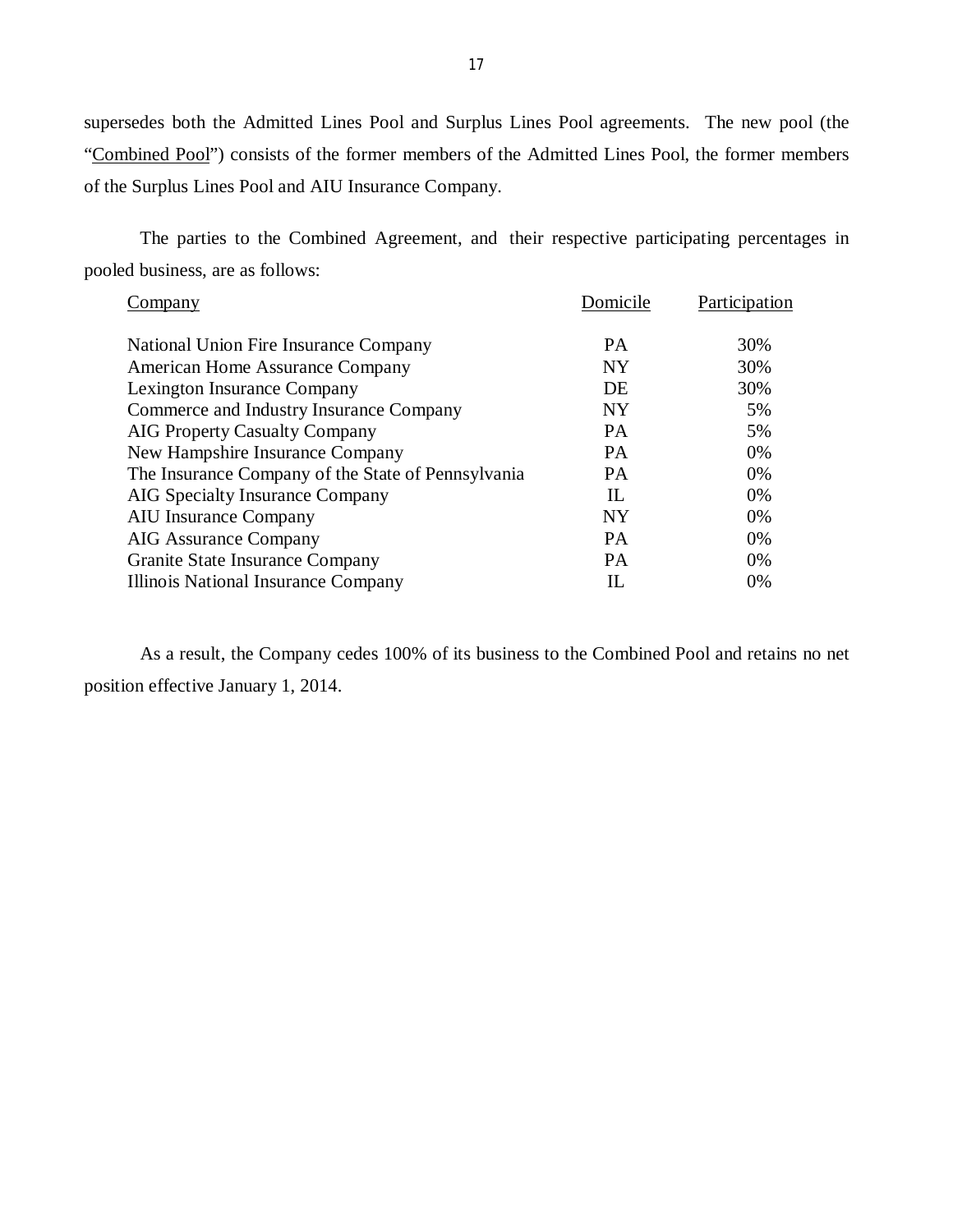## **6. COMPLIANCE WITH PRIOR REPORT ON EXAMINATION**

<span id="page-19-0"></span>The prior report on examination contained seventeen recommendations as follows (page numbers refer to the prior report):

## ITEM PAGE NO.

- A. Reinsurance
- i. It is recommended that all AIRCO "exit treaties" with the American 15 Home and AIU Japan Branches contain all the required security clauses pursuant to Part 79.5 of Department Regulation No. 133.

The Company has complied with the recommendation.

ii. It is recommended that the Japan Branch include insolvency clauses in its 17 facultative certificates in compliance with Section 1308 of the New York State Insurance Law.

The Company has complied with the recommendation.

iii. It is recommended that the Company obtain insolvency clauses in all of its 18 locally placed treaties in compliance with Section 1308 of the New York Insurance Law.

The Company has complied with the recommendation.

iv. It is recommended that the Company account for reinsurance contracts 19 that lack a proper insolvency clause by disallowing all reserve credits and reinsurance recoverables under these agreements in accordance with the provisions of Section 1308(a)(2)(A) of the New York Insurance Law.

The Company has complied with the recommendation.

- B. Holding Company System
- i. It is recommended that the Company file all of its inter-company 23 agreements pursuant to Section 1505 of the New York Insurance Law and maintain complete documentation to evidence such filing.

The Company has complied with this recommendation.

ii. It is recommended that the Company file the service agreement between 24 AIG, Inc. and the AIG East Asia Management Holdings, Inc. with the Department pursuant to Section  $1505(d)(3)$  of the New York Insurance Law as AIG East Asia Management Holdings, Inc. performs services for AIG, Inc. that directly relate to Japan Branch operations and would, customarily, be billed to the insurance entities.

The Company has complied with this recommendation.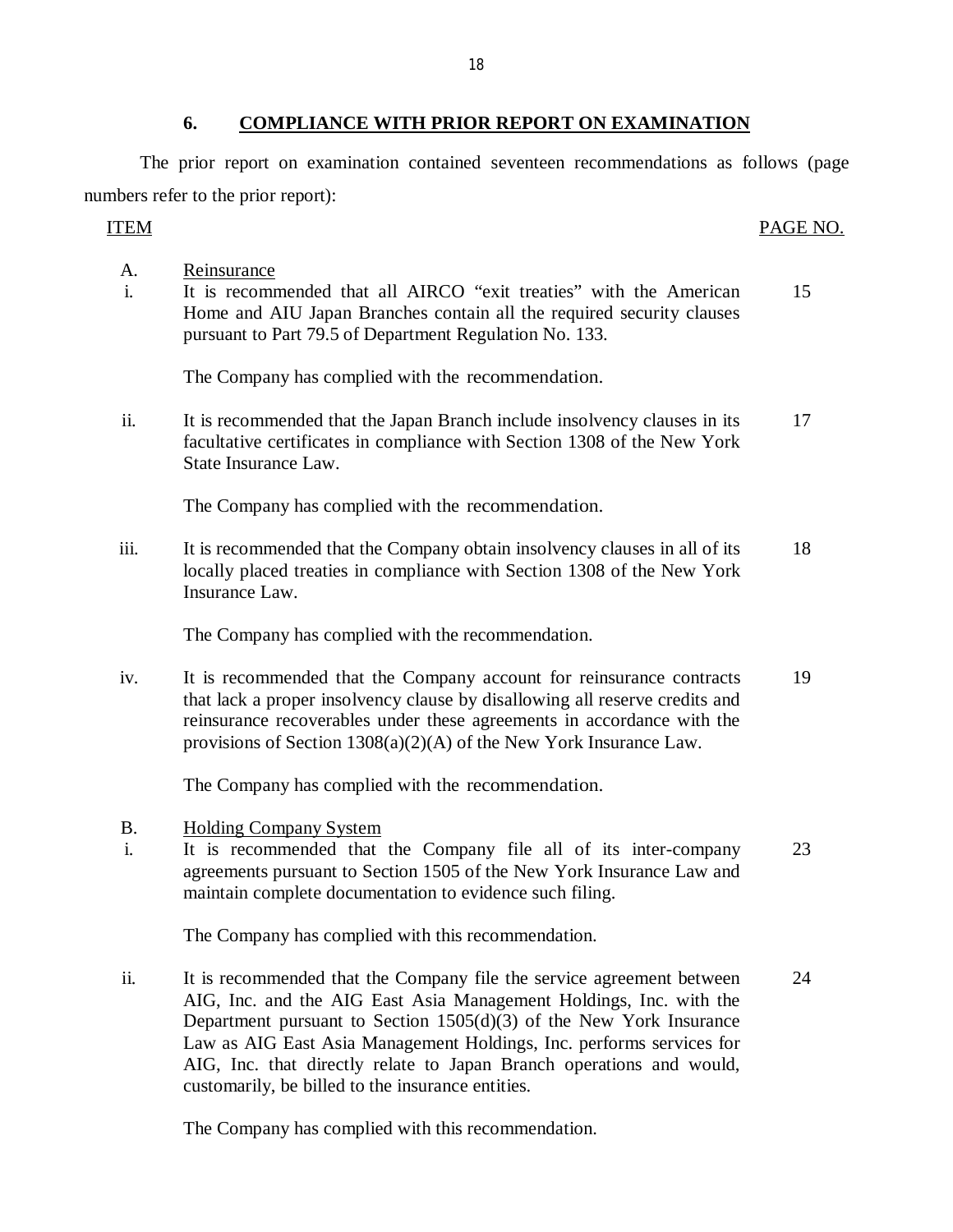iii. It is recommended that the Company continue to file all indirect agreements with New York whenever filing is required under the materiality thresholds set forth in the Pennsylvania Insurance Department's Holding Company Act. 25

The Company has complied with this recommendation.

- C. Accounts and Records
- i. Custodian Agreements

It is recommended that the Company amend its foreign custodian agreements to conform to Section J of the NAIC Financial Examiners Handbook. Any specific local governmental requirements for descriptions of the branch and/or descriptions of the securities held under custody can be included in these agreements provided that these inclusions do not conflict with the requirements of Section J of the NAIC Financial Examiners Handbook. 26

The Company's Japan branch custodial agreements were amended to conform to Part I, Section IV-J of the NAIC Financial Examiners Handbook. As a result of the Company converting its branches in Japan, the People's Republic of China and Taiwan into subsidiaries, this finding is no longer a concern since the Company terminated all of its foreign custodian agreements.

## ii. Proper Aging of Reinsurance Premium Receivable Balances

It is recommended that the Company include assumed premium receivable balances in its calculation of statutory overdue balance calculations for ceding companies not authorized in New York in compliance with the provisions of Section  $1301(a)(11)$  of the New York Insurance Law. 27

The Company has complied with the recommendation.

## iii. Uncollected Premiums and Agents' Balances in Course of Collection

It is recommended that the Company segregate its direct bill receivable balances from those due from agents when applying the unearned premium offset for the determination of over 90 days past due balances in accordance with the provisions of SSAP No. 6. 27

The Company has complied with this recommendation.

19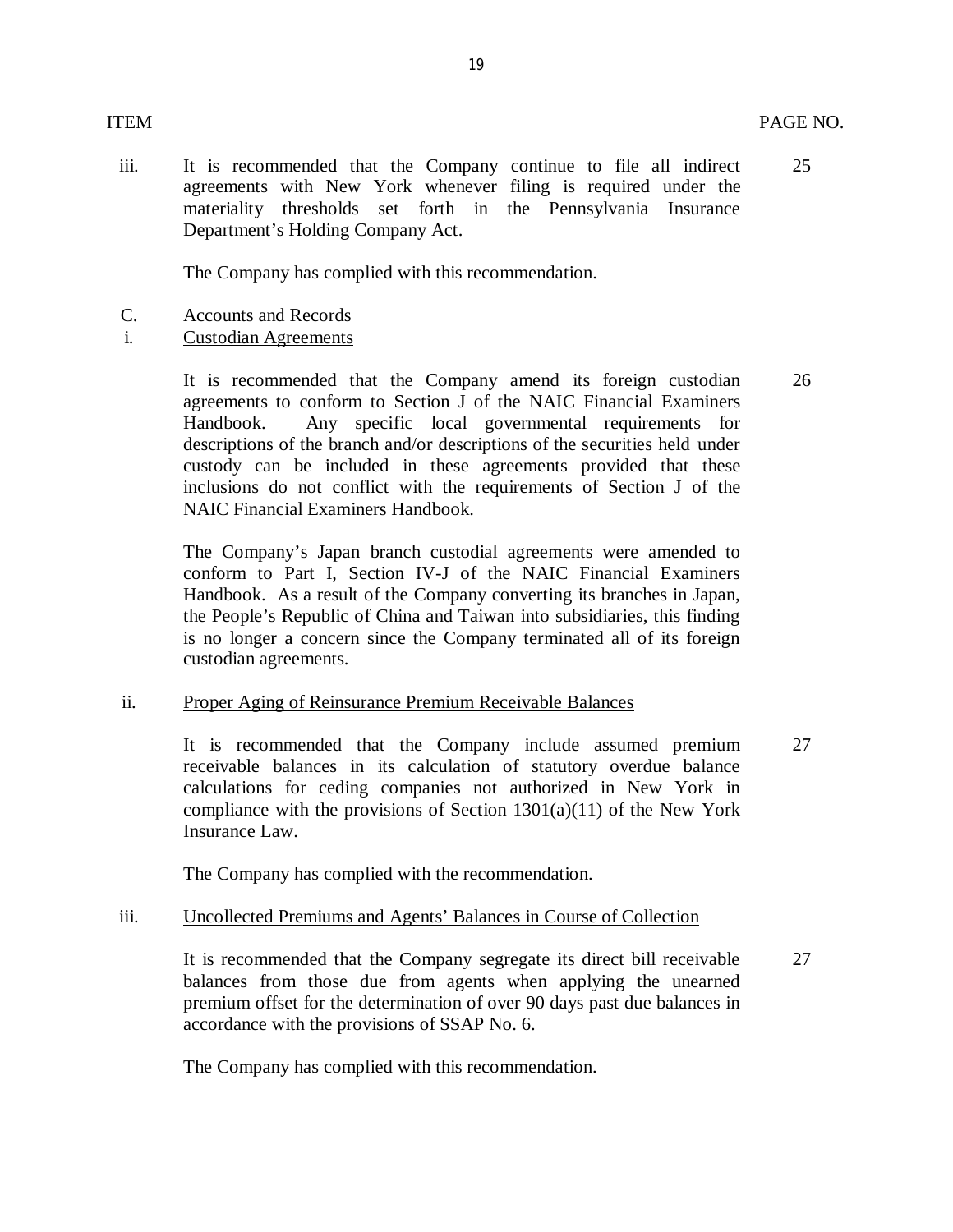D. Internal Control Review i. Controls over Income Tax Accounting

> It is recommended that the Company continue its efforts to remediate the 28 material weaknesses related to controls over federal income tax.

The Company has complied with this recommendation.

## ii. Controls Over the Accounting for Certain Derivative Transactions

It is recommended that the Company continue its efforts to strengthen its 28 internal controls over accounting for certain derivative transactions.

The Company has complied with this recommendation.

iii. Controls Over Certain Balance Sheet Reconciliations

It is recommended that the Company continue its efforts to strengthen 29 internal controls over its balance sheet reconciliations.

The Company has complied with this recommendation.

iv. Premium Key Functional Activity

It is recommended that the Company continue its efforts to strengthen 30 internal controls over its premium processing.

The Company has complied with this recommendation.

## v. Non-Machine Key Functional Activity

It is recommended that the Company continue its efforts to strengthen 31 internal controls over its "non-machine key functional activity".

The Company has complied with this recommendation.

vi. DBG-Fusion

It is recommended that the Company continue its efforts to strengthen 32 internal controls over its "Fusion" accounts.

The Company has complied with this recommendation.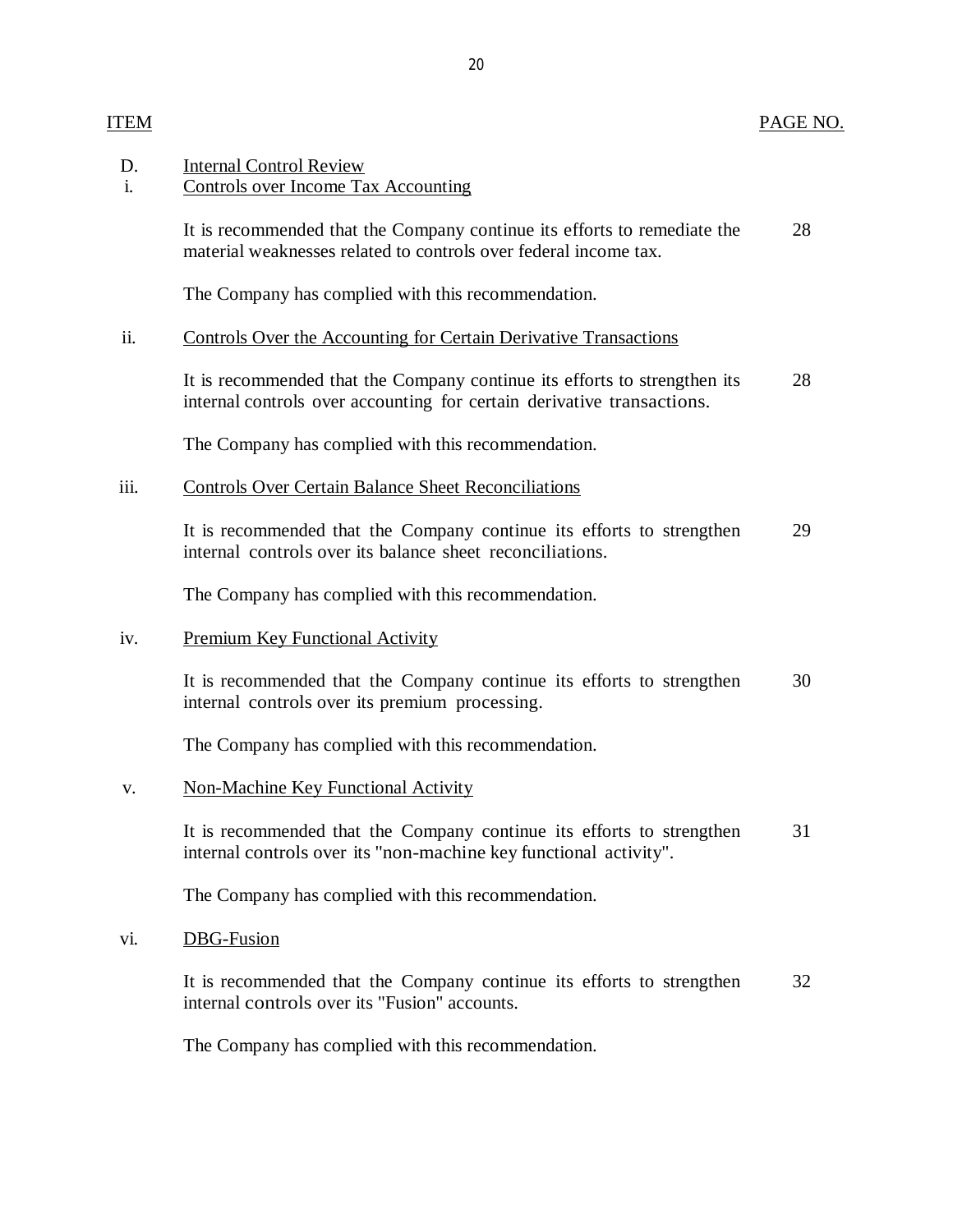### <span id="page-22-0"></span>ITEM PAGE NO.

## vii. OLD Accounts

It is recommended that the Company continue its efforts to reconcile and 33 strengthen internal controls over the "OLD" accounts.

The Company has complied with this recommendation.

## **7. SUMMARY OF COMMENTS AND RECOMMENDATIONS**

## ITEM PAGE NO.

## A. Loss and Loss Adjustment Expenses

In accordance with the NAIC Instructions to the Annual Statement, 16 we recommend that the Actuarial Report underlying the Statement of Actuarial Opinion contain both narrative and technical components in sufficient detail to clearly explain how all the memos and exhibits tie together, as well as including an exhibit that reconciles and maps the data used by the Actuary to the Annual Statement Schedule P line of business reporting.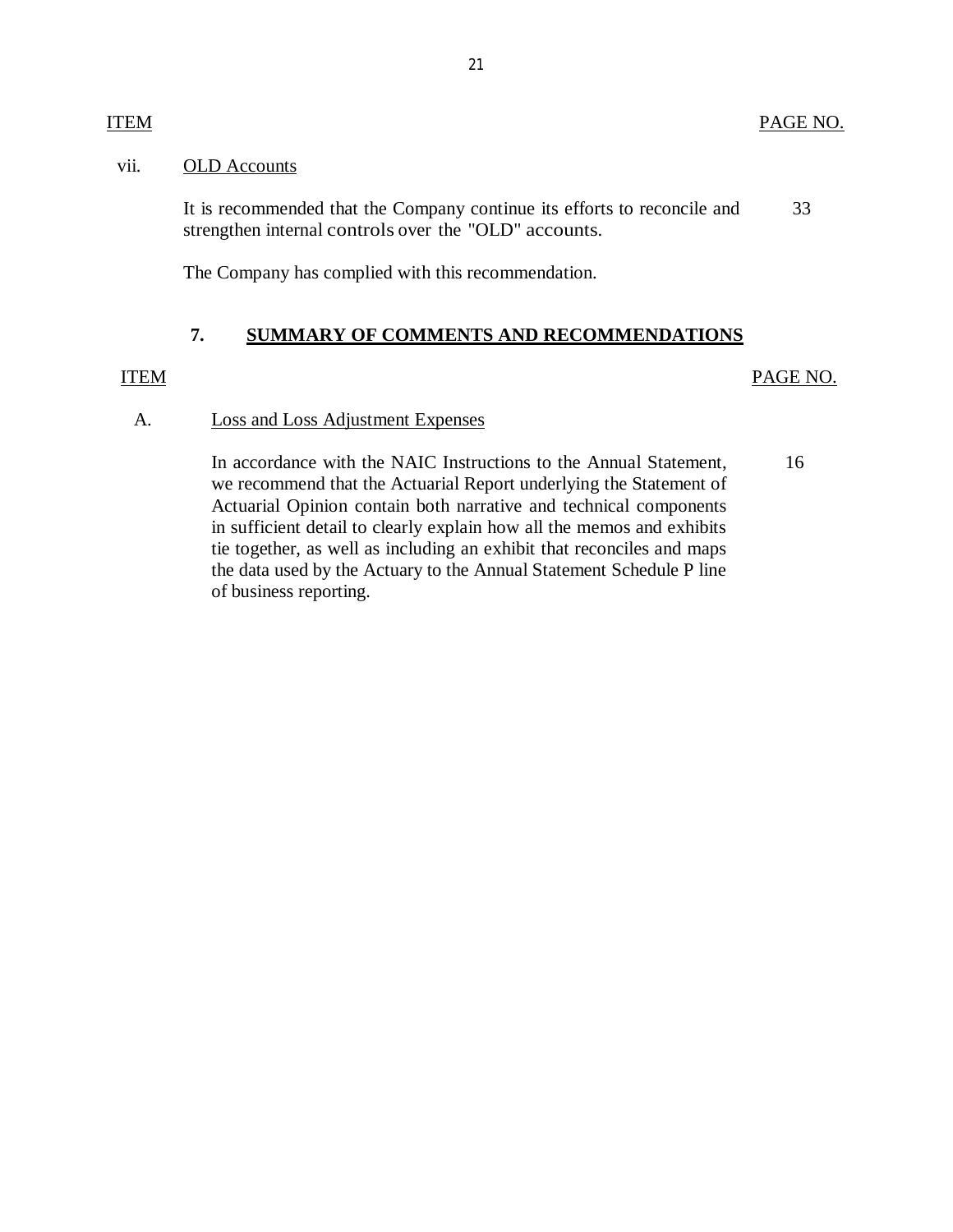Respectfully submitted,

/s/ Patrick R. White, CFE

STATE OF NEW YORK )  $)$ SS:  $\mathcal{L}$ COUNTY OF NEW YORK )

PATRICK R. WHITE, being duly sworn, deposes and says that the foregoing report, subscribed by him, is true to the best of his knowledge and belief.

> $\sqrt{s/2}$ Patrick R. White

Subscribed and sworn to before me

this day of , 2014.